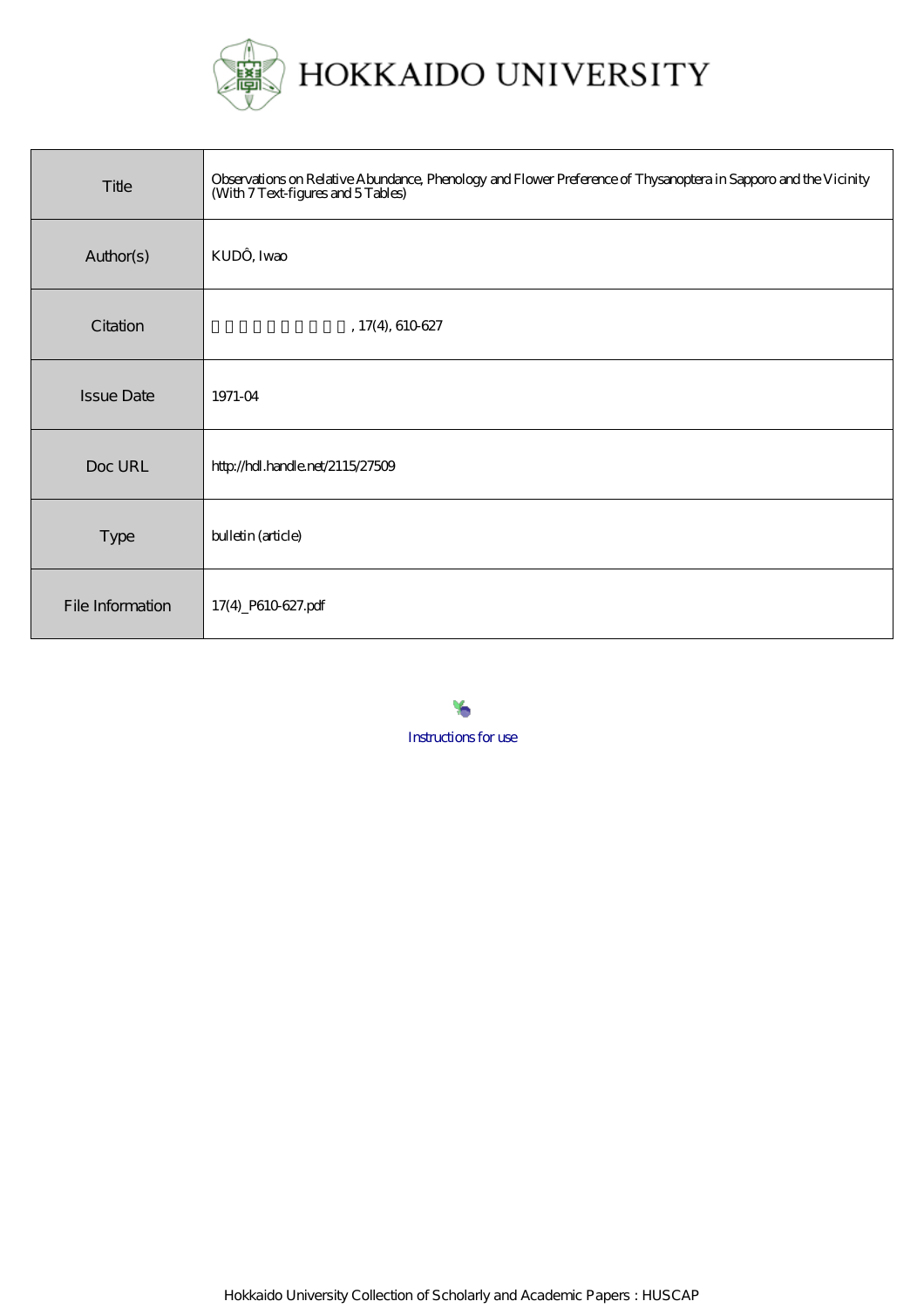# **Observations on Relative Abundance, Phenology and Flower Preference of Thysanoptera in Sapporo and the Vicinity 1)**

### By

## Iwao Kudô<sup>2)</sup>

## Zoological Institute, Hokkaido University

*(With* 7 *Text-figures and* 5 *Tables)* 

Concerning the biology and ecology of thrips, a number of papers have so far been published, for instance, Bailey (1933), Sharga (1933), Davidson and Andrewartha and (1948) and Cederholm (1963), but the biological knowledge on this group is still far from satisfaction. In Japan, too, there have been reported several casual records on some species of economic importance but no comprehensive biological study has so far been carried out. Since 1969 the present writer has made a preliminary survey of thrips inhabiting Sapporo and the vicinity. Following the previous paper on taxonomy of the species collected (Kudo, 1970), the present paper deals with relative abundance, phenology and flower preference of the species sampled in the same locality.

The results are mostly based upon the periodical sampling on flowers executed at Bannaguro in Ishikari (BN) from May to September, 1969, at intervals of about ten days. Additional data taken from April to October, 1969, on the campus of Hokkaido University including the Botanical Garden (UC) are also incorporated when necessary. At collecting, 50 flowers, or in cases of compositae and clovers, 50 flower heads of each plant species were used as material in the serial arrangement of samples. Each flower, or flower head was separately packed in a polyethylene tube or bag. At the start or end of the blooming period, however, it was occasionally difficult to obtain 50 samples for each flower species. Thus, the procedure is not quantitatively complete but the writer believes that the results show to some fair extent, the basic pattern of the ecological distribution in the areas surveyed. Beside these surveys, the gathering of weed samples and the collection of soil specimens were also occasionally carried, though not intensively.

<sup>1)</sup> Contribution No. 890 from the Zoological Institute, Faculty of Science, Hokkaido University, Sapporo, Japan, 060.

<sup>2)</sup> Present address: Shizuoka Seikogakuin High School, Oshika, Shizuoka, Japan *Jour. Fac. Hokkaido Univ. Ser. VI, Zool.* 17, 1971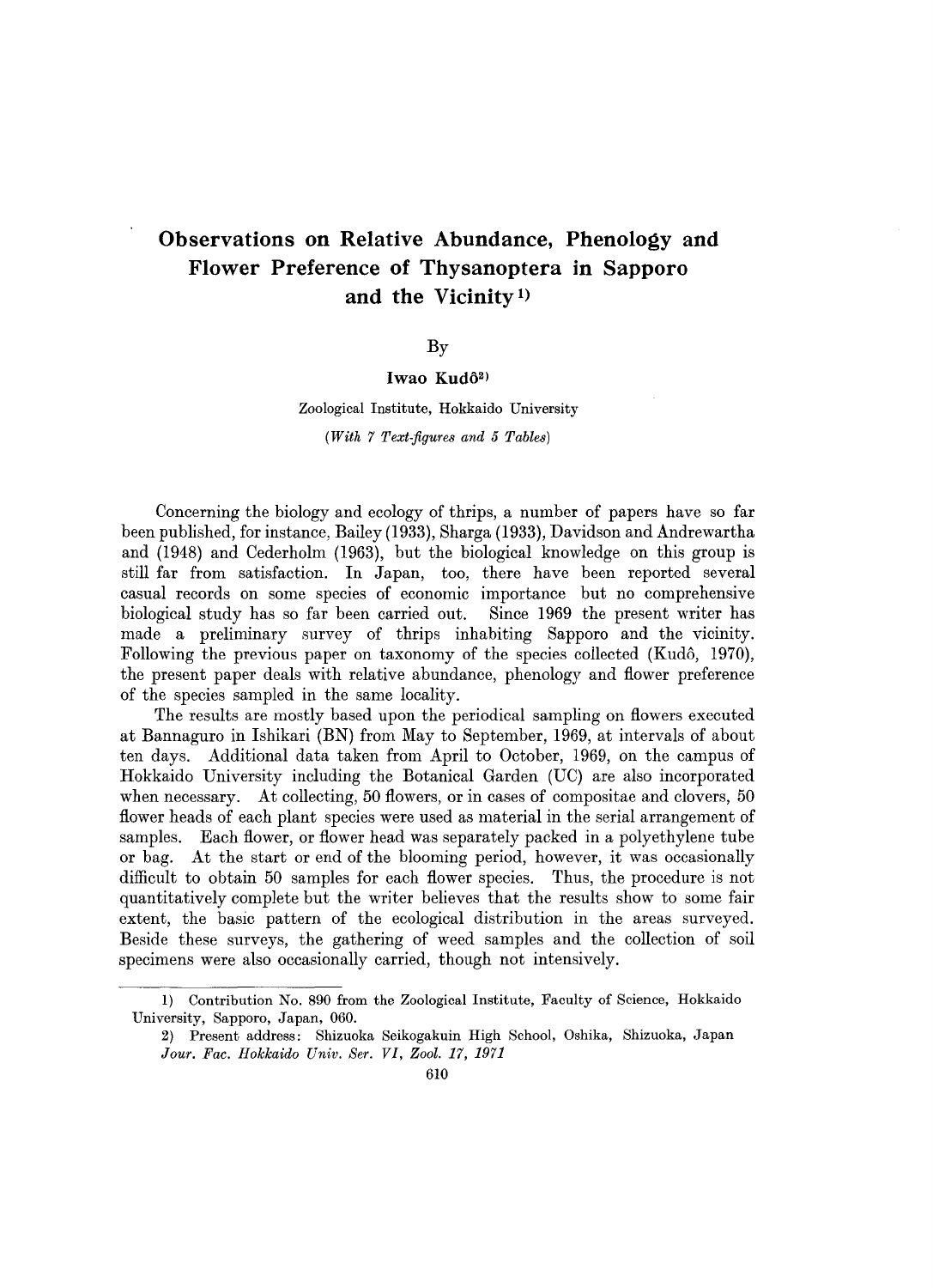Before going further, the writer wishes to express his cordial thanks to Prof. Mayumi Yamada and Dr. Sh6ichi F. Sakagami, Zoological Institute, Hokkaido University, for their valuable advices and help in the course of the present study. Sincere thanks are also addressed to Mr. Pierre Robert, princ. of the Shizuoka Seikogakuin, for his under· standing and encouragements and his collaboration in reading the manuscript.

#### **Results**

1. *Relative abundance*: A total of 5,473 specimens, belonging to 11 species were obtained on flowers, through the serialization of samples made in BN. Table 1 illustrates these data with absolute numbers and percentage ratios. From the table, it appears that *Haplothrips niger*, *H. chinensis* and *Frankliniella intonsa* must be regarded as dominant species, occupying in combination 92.97% of the total individuals collected. Among the other eight species, *Aeolothrips fasciatus, Taeniothrips flavidulus* and *T.* ref. *distalis* are also relatively abundant. Besides these thrips species, ten other species were obtained on weeds (W) and soil surface (8) as follows:

W: *Chirothrips manicatus* ( $\frac{9129}{\delta}$ 137), *Haplothrips niger* (71/0), *Anaphothrips obscurus* (45/0), *Haplothrips aculeatus* (22/7), *Fmnkliniella intonsa (8/1), Aptinothrips rufus* (5/0), *Frankliniella tenuicornis* (2/0), *Aeolothrips fasciatus (1(0), Sericothrips gracilicornis* (1(0), *Aptinothrips stylifera* (1/0) and *Thrips hawaiiensis (1/0).* 

8: *Anaphothrips obscurus* (3/0), *Aptinothrips rufus* (2/0) and *A. stylifera (1/0).*  These individuals amounted to only about  $7\%$  of the total individuals collected in BN. Among them, *Anaphothrips obscurus* (Muller), *Frankliniella tenuicornis* (Uzel), *Aptinothrips rufus* (Gmelin) and *A. stylifera* Trybom were not obtained on flowers. C. *manicatus* is clearly dominant among these ten species. It does not

|                                        |        |                |         | Number of individuals captured |                 |
|----------------------------------------|--------|----------------|---------|--------------------------------|-----------------|
| Species                                | ₽      | $\hat{\delta}$ | $9 + 3$ | $\%$ to<br>total<br>number     | ratio of<br>3/9 |
| 1 <i>Haplothrips niger</i> (Osborn)    | 1,909  |                | 1,910   | 34.92                          | 0.0005          |
| 2 Haplothrips chinensis Priesner       | 1, 191 | 711            | 1,902   | 34.77                          | 0.59            |
| 3 Frankliniella intonsa (Trybom)       | 1.028  | 246            | 1, 274  | 23.28                          | 0.24            |
| 4 <i>Aeolothrips fasciatus</i> (Linné) | 135    | 63             | 198     | 3.59                           | 0.47            |
| 5 Taeniothrips flavidulus Bagnall      | 64     | 25             | 89      | 1.63                           | 0.39            |
| 6 Taeniothrips ref. distalis Karny     | 50     | 14             | 64      | 1. 17                          | 0.28            |
| 7 Thrips tabaci Lindeman               | 21     |                | 21      | 0.39                           | 0/21            |
| 8 Chirothrips manicatus Haliday        | 6      |                | 6       | 0.11                           | 0/6             |
| 9 Sericothrips gracilicornis Williams  | 4      |                | 4       | 0.07                           | 0/4             |
| 10 Haplothrips aculeatus Fabricius     | 3      |                | 4       | 0.07                           | 0.33            |
| 11 Thrips hawaiiensis (Morgan)         |        | o              |         | 0.02                           | 0/1             |
| Total                                  | 4, 412 | 1,061          | 5, 473  |                                | 0.24            |

Table 1. Relative abundance on flowers in Bannaguro (BN)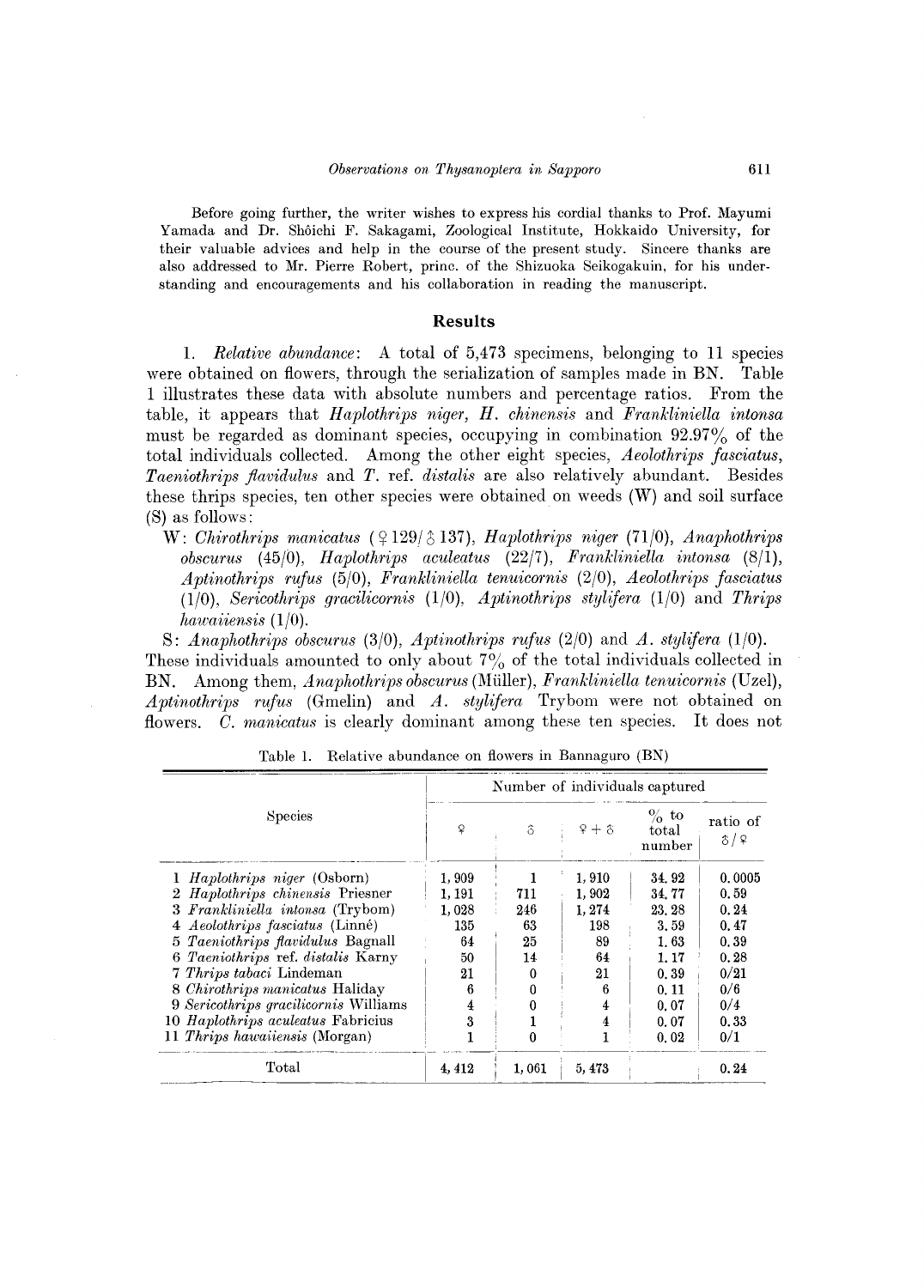figure here as numerous but some intensive sampling on grasses should be conclusive in asserting its existence on a pretty large scale.

Although sampling was made less regularly, the following species were obtained on flowers (F) and weeds (W) in UO.

- F: Frankliniella intonsa  $(91,184/3,461)$ , *Haplothrips niger*  $(170/0)$ , *Taeniothrips flavidulus* (76/35), *T.* ref. *distalis* (72/12), *Thrips hawaiiensis* (55/0), *T. tabaci (29/0), Haplothrips chinensis* (13/2), *Thrips nigropilosus* Uzel (7/1), *Aeolothrips fasciatus* (3/1), *Chirothrips manicatus* (2/0) and *Anaphothrips obscurus (1/0).*
- W: *Chirothrips manicatus* (269/23), *Haplothrips niger* (10/0), *H. aculeatus (2/0)*  and *Anaphothrips obscurus (1/0).*

The comparison of the samples taken from BN with those taken from UC shows a basic resemblance in faunal make-up, with 11 out of 16 species being identical. The other five were all rare species. The species dominant in both areas are *F. intonsa* and C. *manicatus,* but the former is more abundant in UO, where it comprises 67% of the total number of individuals. *H. niger* is dominant in both areas where the clover flowers preferred by this species, were also abundant, but it was less abundant in UO, although still occupying the second rank among the species collected on flowers. The marked difference was seen in *A. fasciatus* and *H. chinensis,* dominant or abundant in BN, but rare in UO. This difference was probably caused by parallel difference in the flower species.

The sex ratio for each species is also comprised in Table 1. **In** the case of nearly every species, females were more abundant than males. With *H. niger*  only one male was found out of a total of 2,161 individuals. **In** the six following species, *S. gracilicornis, A. obscurus, A. rufus, A. stylifera, T. tabaci* and *T. hawaiiensis,* no males were obtained. **In** C. *manicatus,* the ratio was 1:1 on grasses in BN, but not in UO, this ratio was very low probably because the sampling of specimens did not occur at the peak of the male appearance. This result coincides with the previous papers (Morison, 1949; Kurosawa, 1968), recording the preponderance of females. It is possible that some of these species may reproduce, as reported by Pomeyrol (1928) and Sakimura (1938), through parthenogenesis. This would also account for foresaid female preponderance.

2. *Phenology:* Figure 1 shows the seasonal fluctuations of all the species studied and all individual numbers sampled, accompanied with climatic conditions, and Fig. 2 shows the phenology of six dominant species with sexes and larvae separately given, based upon the specimens obtained by periodical sampling on nine flower species *(Arabis y'aponica, Viola grypoceras,* European dandelion, white and red clovers, *Rosa rugosa, Lathyrus maritimus, Vicia cracca* var. *y'aponica* and *V. y'aponica).* Among these flowers, the samples from each flower or head were not separately preserved in *Vicia cracca* var. *y'aponica* and *V. y'aponica.* Because the sampling from those 50 flowers or heads was occasionally impossible, the estimated number obtained by the following conversion was used when 25 or less flowers were examined: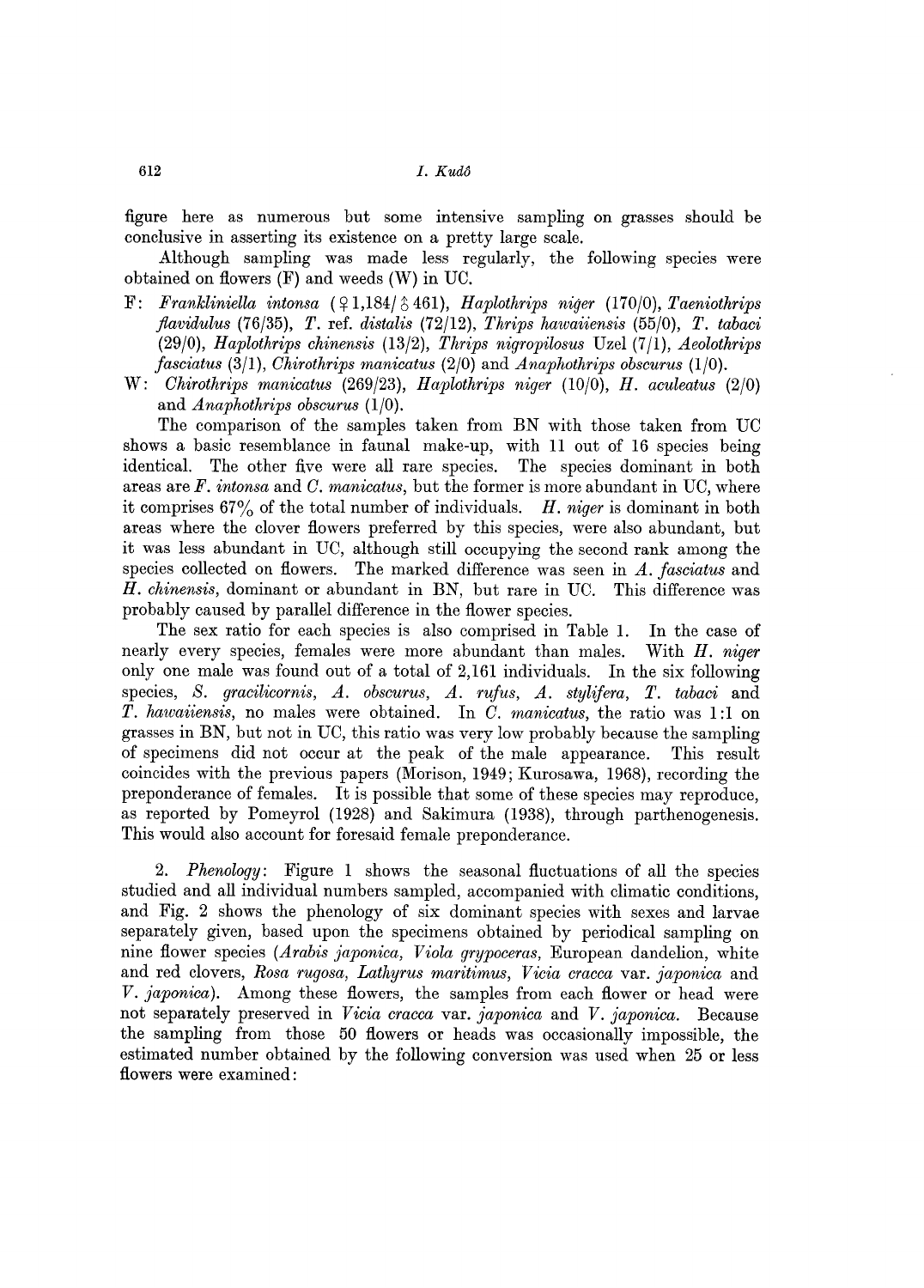#### Estimated number of thrips from 50 flowers Actual number of thrips collected Number of flowers examined  $\times 50$

Although the sampling period was short in BN, the thrips season in Sapporo and the vicinity seems to extend from late April to October, judging from the result in UC and other areas. The species number is the richest in July, distinctly decreasing thereafter. The individual number is the richest in early July and August, the upper curve being caused mainly by *H. niger* in early July and by *H. chinensis* and *F. intonsa* in August.



Fig. 1. Phenology of species and individuals and climatic conditions. A. Monthly mean air temperature (Vertical line temperature read at sampling). B. Wind class during sampling  $(0~5)$ . C. General weather condition. D. Number of species (thin solid line) and individuals, both adults (thick solid line) and larvae (thick broken line).

In all abundant species, adults appear earlier than larvae, and females earlier than males. *A. fasciatus, F. intonsa* and *H. chinensis* are the earliest species, and the latters two are seen till the latest month. The active period of *T.* ref. *distalis* is the shortest, covering only 1.5 months from July to middle August. The latest species, *T. jlavidulus* appears in middle July and is the richest in early September. Because the specific distinction in larval stage, especially in earlier instars, was accurately made only in three species, *A. fasciatus, H. chinensis* and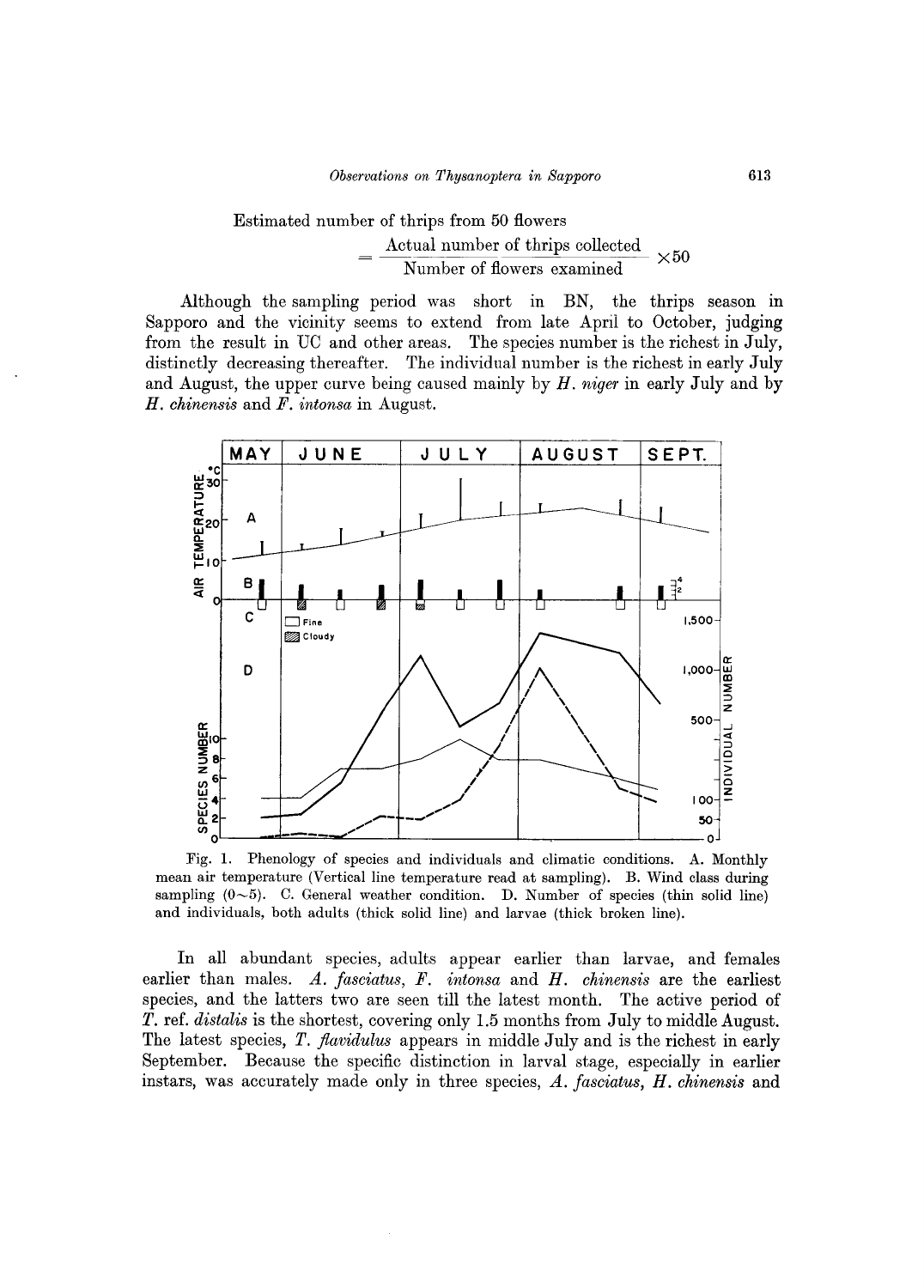614 *I. Kudo* 

*H. niger,* the data on other species, namely, *F. intonsa, T.* ref. *distalis* and *T. jlavidulus*  are less accurate as to larval stages. The number of larvae is in most species distinctly fewer than adults, even though the early small larvae were failed to be sampled. This result seems to show that these species have one generation per



Fig. 2. Phenology of each species shown by individual number, females and males (thick solid and broken lines, above) and larvae (below) separately given.

year in Sapporo, but further critical studies are required to clarify the problem. According to Sakimura (1937) and Kurosawa (1968), *Thrips tabaci* has five or six generations per year in Tokyo and the vicinity.

Although the data are not sufficient, the phenology shows a similar tendency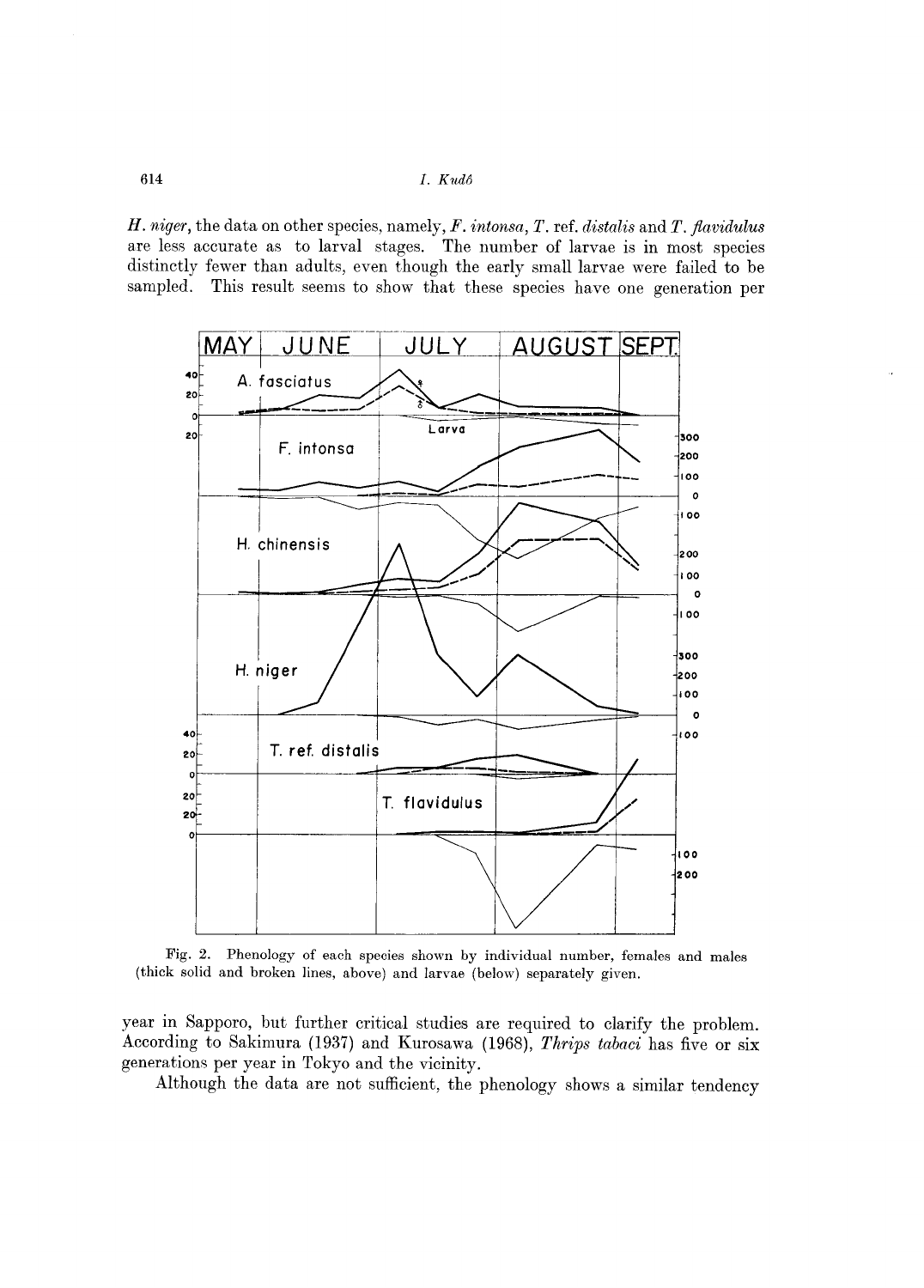in UC, too. *F. intonsa* has the longest active period, appearing in late April and being observed until late October. *H. chinensis* appears in early May and disappears in middle September. *T.* ref. *distalis* and *H. niger* behave as in NB, while *T. flavidulus* does slightly differently. The latter appears in late April and disappears soon after. After  $2{\sim}2.5$  months, it reappears in early or middle July and being seen until the latest month together with *F. intonsa.* 

*3. Flower preference:* The flower preference and its phenology in the area surveyed is referred to briefly.

*3.1. Relative jlower preference of each species:* The flower preference of seven abundant species obtained by quantitative sampling is given in Fig. 3 with percentage ratios. *H. niger* and *T.* ref. *distalis* show the narrowest preference range. Throughout the periodical sampling, the specimens of *H. niger* obtained on flowers other than white and red clovers are less than one percent. But a greater number of host plants would probably be certified by further systematic sampling, because some forty or fifty specimens were obtained on *Plantago lanceolata* by occasional sampling. Although some females of *T.* ref. *distalis* were obtained on red clover before the bloom of *V icia cracca* var. *japonica,* after the bloom of the latter all specimens came from this plant. The preference in *T. jlavidulus*  is also high for *Vicia*. Both sexes show the same tendency in all species.



Fig. 3. Flower preference shown with percentage ratio in certain relatively abundant species, females (black) and males (white) separately given. Ed; European dandelion, Lm; *Lathyru8 maritimu8,* Wh; white clover, Rc; Red clover, Rs; *R08a rugo8a,* Vc; *Vicia*  spp., Of; Other flowers.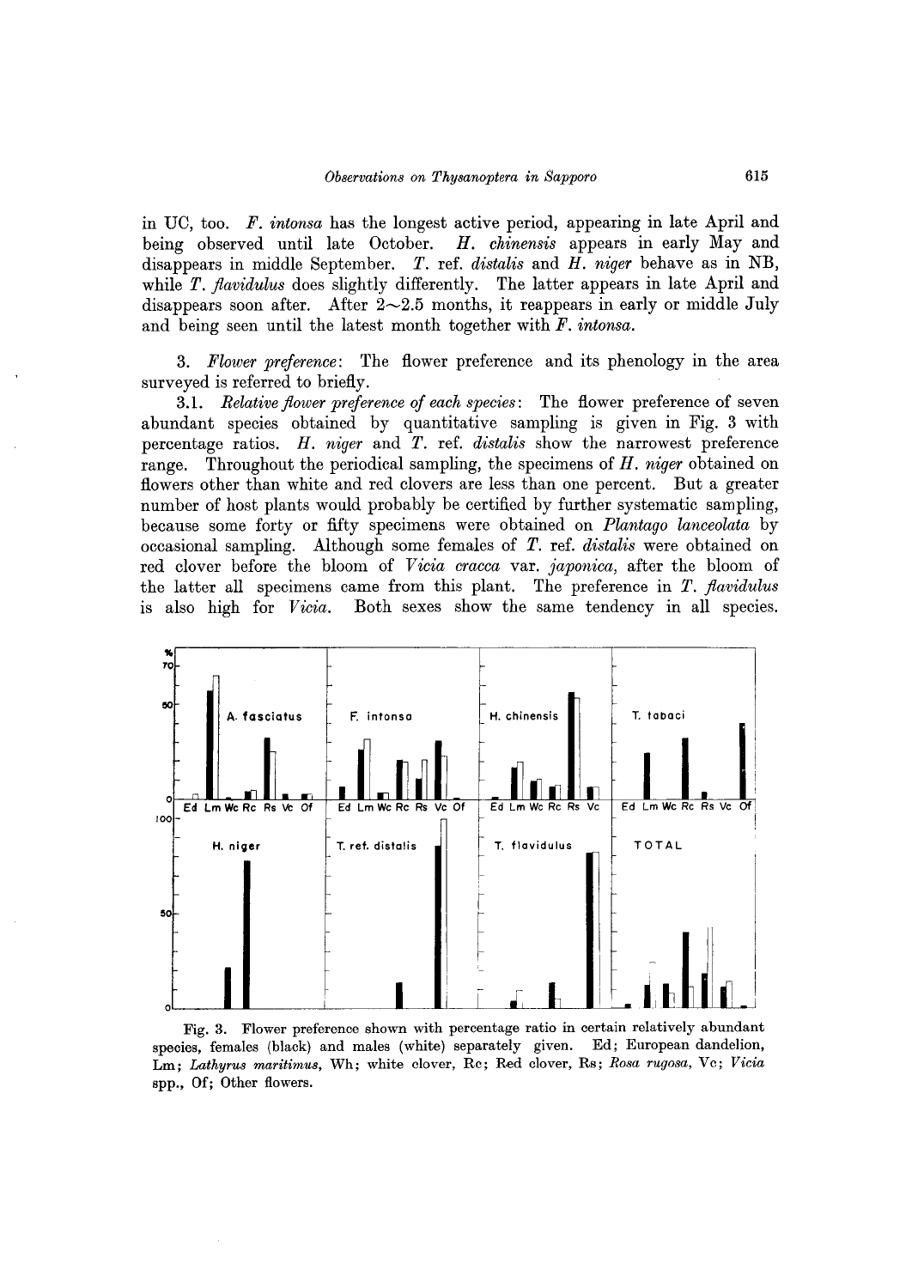The slight difference is apparently caused by the difference in the period of appearance.

In UC, the percentage preference ratio of relatively abundant species is as follows  $(2/\lambda)$ :

F. *intonsa Trifolium pratense* (21/46), *Taraxacum officinale* (23/19), *Vicia cracca var.japonica* (21/14), *Medicago sativa* (5/0), *Trifolium repens (6/12), Gagea lutea* (5/0), others (9/0)

*H. niger T. pratense* (93/0), *T. repens* (5/0), *T. officinale (2/0)* 

*T.* ref. *distalis V. cracca* var. *japonica (100/100)* 

*T. flavidulus T. officinale* (30/34), *Oardiocrinum Glehni* (15/51), *T. pratense (18/3), V. cracca* var. *japonica* (14/3), others (12/9)

Although *H. niger* and *T.* ref. *distalis* showed the same preference to that in BN, *F. intonsa* and *T. flavidulus* behaved differently as to predominantly preferred flowers:  $\overline{a}$ 

|               | ВN                         | TIC.                    |
|---------------|----------------------------|-------------------------|
| $F.$ intonsa  | Lathyrus maritimus         | Trifolium pratense      |
|               | Vicia cracca var. japonica | Taraxacum officinale    |
|               |                            | V. cracca var. japonica |
| T. flavidulus | V. cracca var. japonica    | T. officinale           |
|               |                            | Cardiocrinum Glehni     |

*Taraxacum officinale* and *Trifolium pratense* are important requisite for these two species in UC. But here the importance of *Taraxacum* is probably caused in part by frequent sampling during the spring and autumn bloom of this plant. Further, though not quantitatively determined, *Anemone Raddeana* and *Gagea lutea* are also an important requisite in spring in UC. Both *F. intonsa* and *T. jlavidulus*  are seen on *Anemone* in April and the former on *Gagea* in early May. Finally, the preference of *T. flavidulus* for *Vicia* is remarkably higher in BN than in UC.

*3.2. Phenology of flower species preferred:* Figure 4 shows the monthly phenology of flower preference by all the thrips species collected in 1969. From the succession of flower species predominantly preferred, the phenology of flowerthrips relationship in the area surveyed can be devided into four periods as follows:

I. Dandelion period: May. Characterized by the full bloom of *Taraxacum officinale.* Other important flowers are not yet in bloom.

II. Clover period: Late June to late July. Characterized by the predominance of *Trifolium repens* and *T. pratense,* which absorbed here about 70% of total individuals, with the predominance of *H. niger.* 

III. *Rosa* period: Late July to late August. *Rosa rugosa* becomes important in relation with the increase of *H. chinensis* and *F. intonsa,* though flowers of clovers and even of *Rosa rugosa* decrease in this period.

IV. *Lathyrus* period: Late August to middle September. Characterized by decrease of flower species in bloom and second blooming of *Lathyrus maritimus.*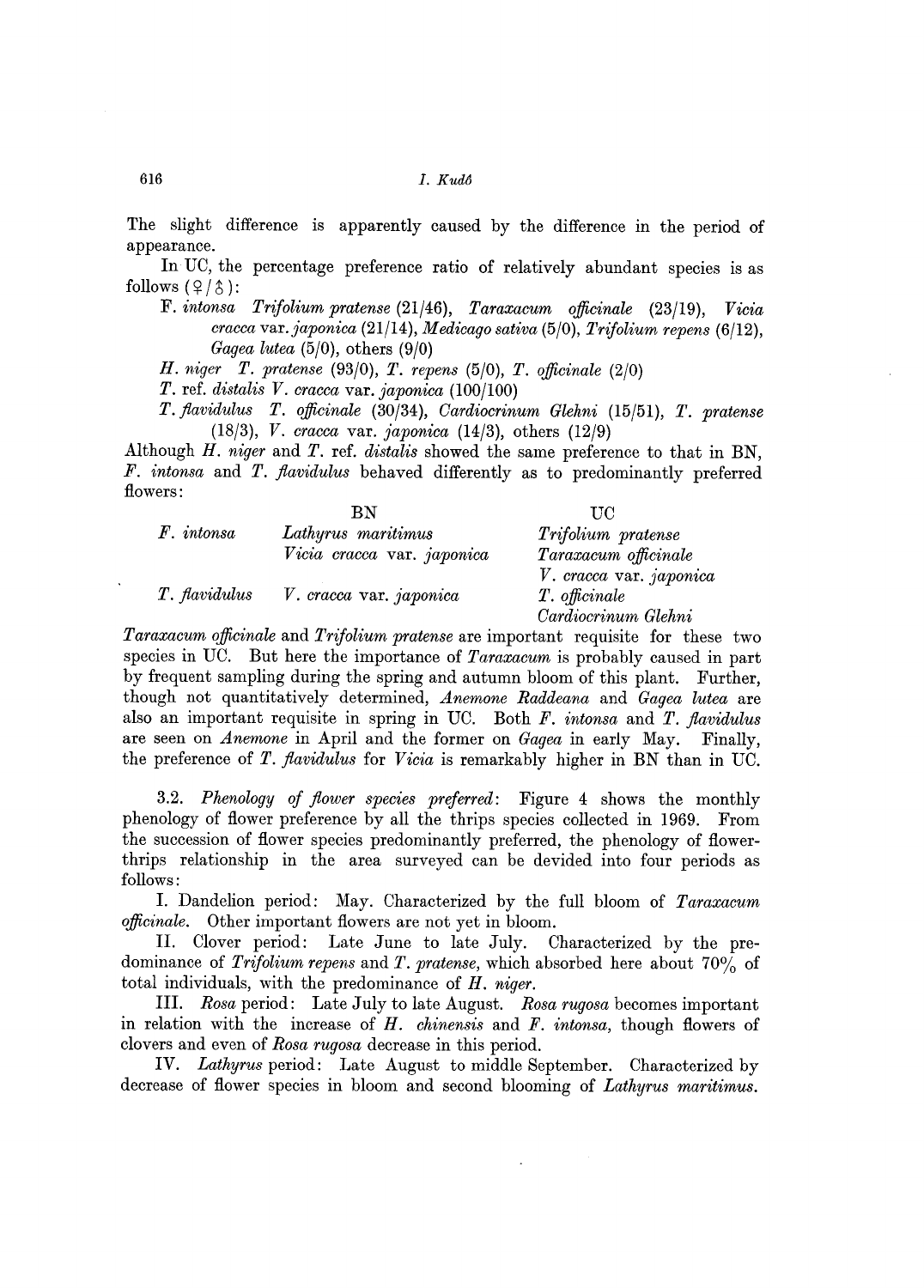*Lathyrus* is an important flower from early June to the middle of the same month, but its second blooming is more important, especially with regard to *H. chinensis*  and *F. intonsa.* 



Fig. 4. Phenology of flowers preferred by thrips. A. Species number. B. Individual number. Below: Percentage ratio of flower species preferred in each month. Various patterns showing flower species are explained in Fig. 5.

Figure 5 shows the change of flower preference in relatively abundant thrips species during their active period, given by percentage ratios. The succession is remarkable in the following three species, in part, depending on the order of blooming.

*A. fasciatus: Lathyrus maritimus→Rosa rugosa H. chinensis:* European dandelion→Rosa *rugosa→L. maritimus T*. ref. *distalis*: Red clover→*Vicia* spp.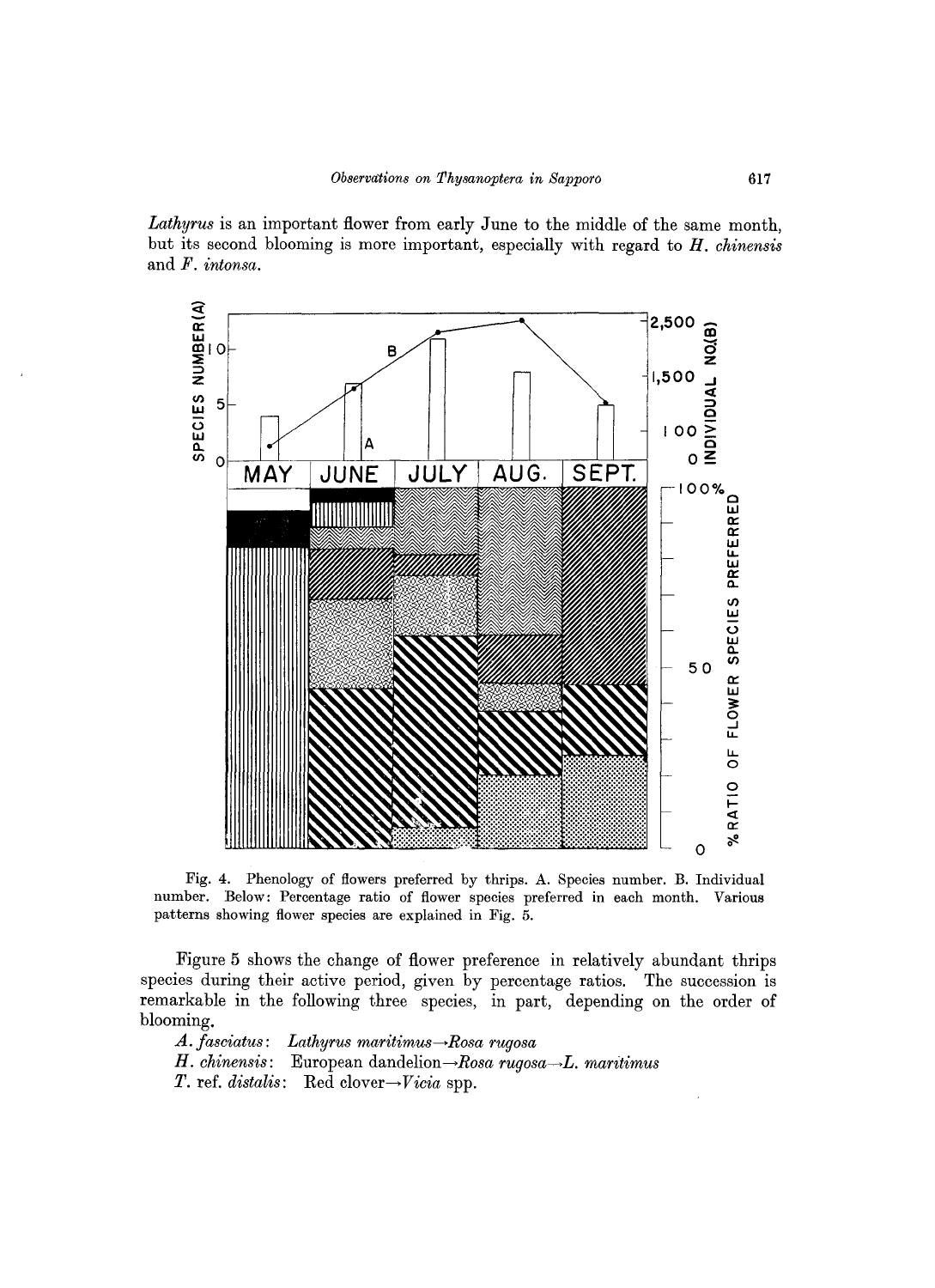618 *I. Kud6* 

On the other hand, such succession is not seen in *H. niger, T. flavidulus* and *F. intonsa;* the former two species continuously attaching themselves to legumes, while the latter prefers a variety of flowers.



Fig. 5. Phenology of flowers preferred by in six relatively abundant thrips species. Females (above) and males (below) separately given. [White parts in the graphi of *H. chinensis*  (late June and early September) are erroneous, aotually represent red olover, not *Viola ylypoceras* (noticed in proof).]

Figure. 6 shows the change of thrips assemblage given by percentage ratios in flower species regularly sampled during their bloom. The flower-thrips relation is given as follows: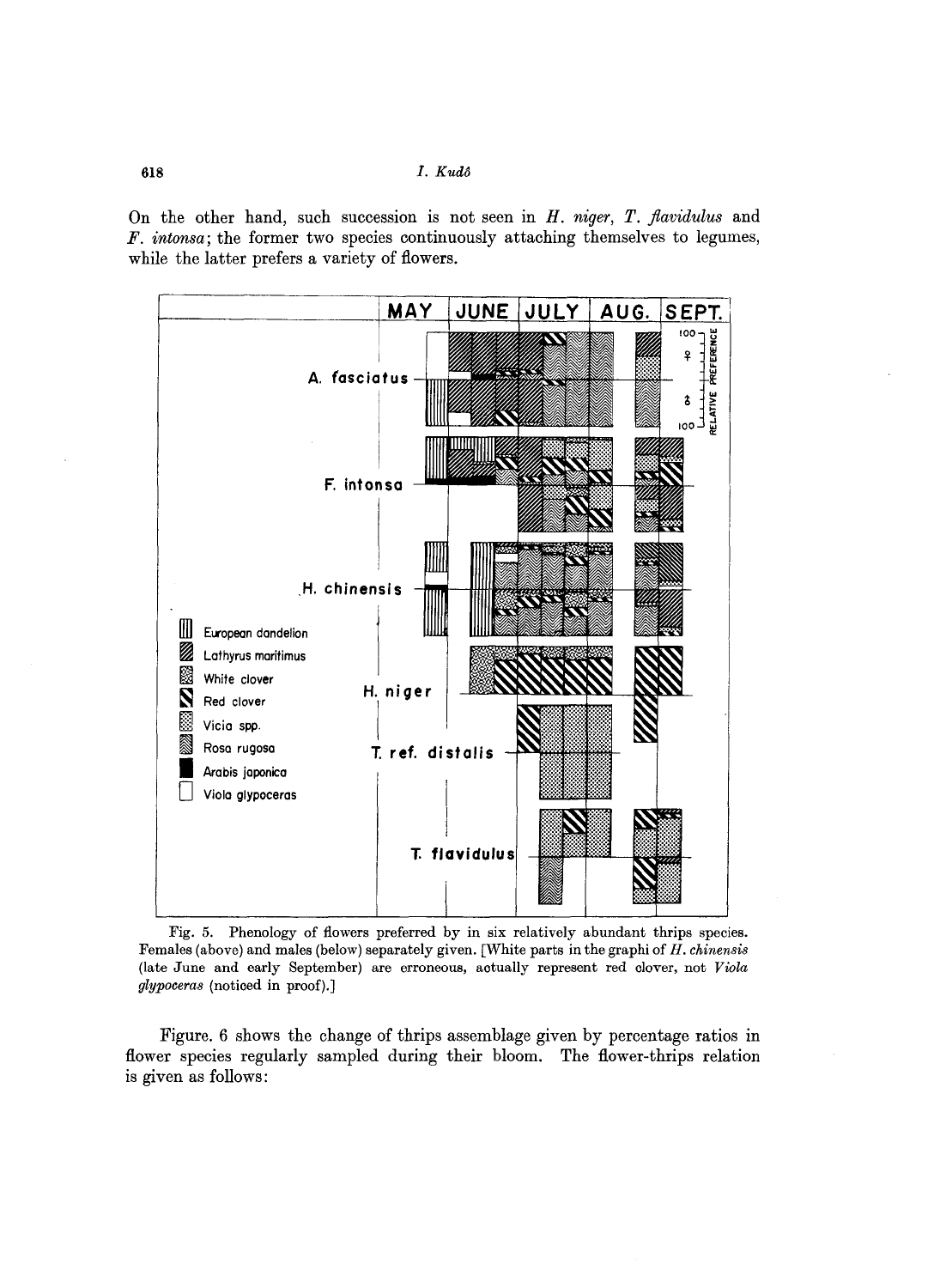| Taraxacum officinale | $F.$ intonsa                                                          |       |
|----------------------|-----------------------------------------------------------------------|-------|
| Lathyrus maritimus   | A. fasciatus & F. intonsa $\rightarrow$ H. chinensis & F. intonsa     |       |
| Trifolium repens     | H. niger $\rightarrow$ H. chinensis                                   |       |
| T. pratense          | H. niger $\rightarrow$ F. intonsa                                     |       |
| Rosa rugosa          | H. chinensis                                                          |       |
| <i>Vicia</i> spp.    | T. ref. distalis $\rightarrow$ F. intonsa $\rightarrow$ T. flavidulus |       |
|                      | relation of H chineses to Latherwis magicinesis most remarkable       | While |

The relation of *H. chinensis* to *Lathyrus maritimus* is most remarkable. While *H. chinensis* is hardly seen in the first bloom of *Lathyrus,* it becomes predominant in the second bloom, occupying, together with  $F$ . *intonsa*, 50-60% of all thrips individuals on this flower, this being partly caused by the disappearance of *Rosa rugosa .* 



Fig. 6. Phenological sequence of six dominant thrips species in six flower species. (White sectors-non-dominant species).

*4. Frequency distribution of individuals per jlower:* The frequency distribution of adult individuals (both sexes combined) per flower or head was examined, all the data being the results of quantitative periodical sampling. The results in three predominant species, i.e., *H. niger, H. chinensis* and *F. intonsa* are shown in Tables  $2 \sim 4$ , and the same for all species combined, in Table 5.

The degree of clustering was determined by using  $I_8$  index of Morishita (1959) as follows: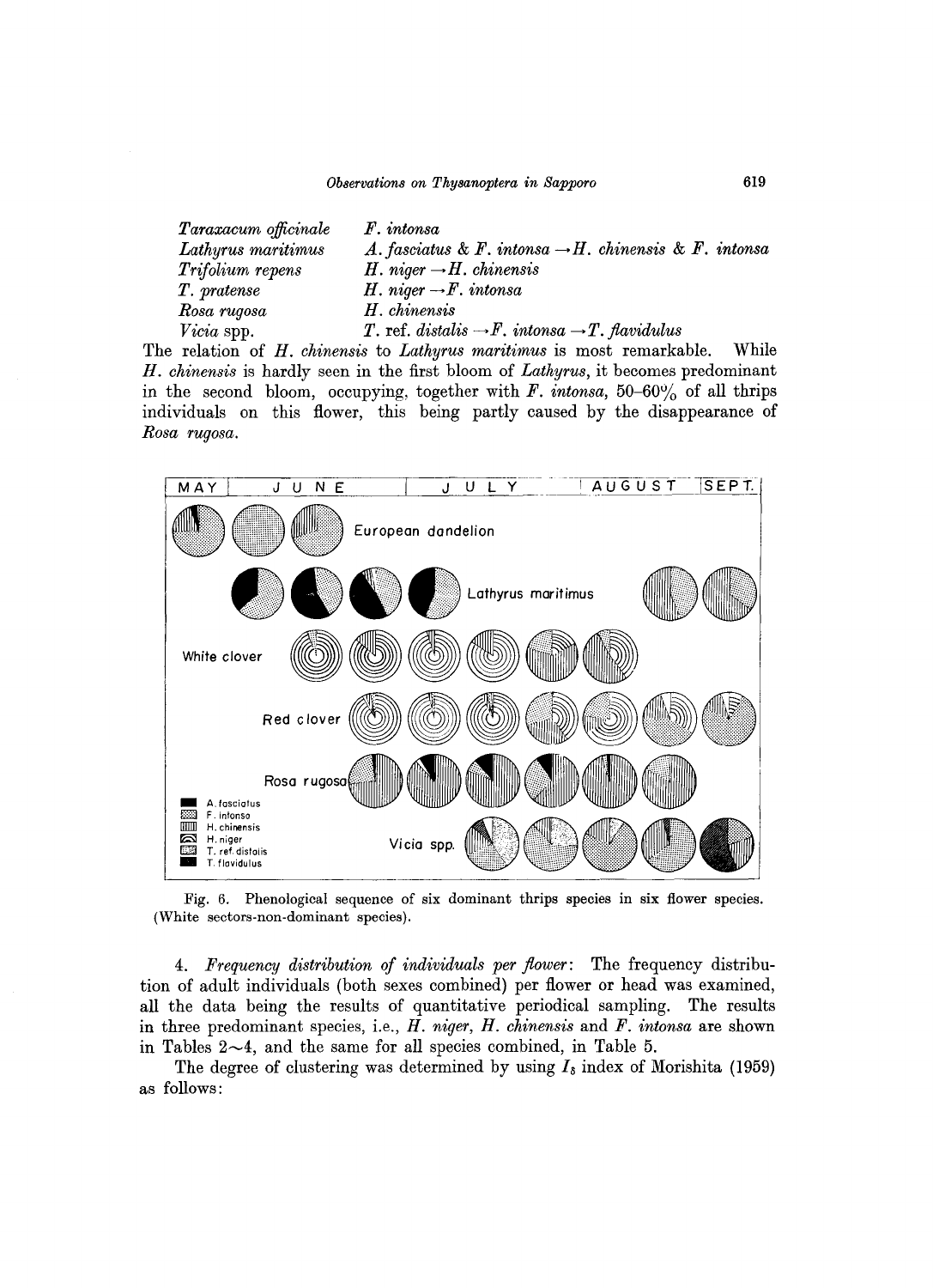|              |                                         |                |                              |                                                  |                                             |                                              |                            |                                               |                                   | Individual number found in                  |                                |                  |              |
|--------------|-----------------------------------------|----------------|------------------------------|--------------------------------------------------|---------------------------------------------|----------------------------------------------|----------------------------|-----------------------------------------------|-----------------------------------|---------------------------------------------|--------------------------------|------------------|--------------|
|              |                                         | $\bf{0}$       | 1                            | $\overline{2}$                                   | 3                                           | $\overline{4}$                               | 5                          | 6                                             | 7                                 | 8                                           | 9                              | 10               | 11           |
|              | $\boldsymbol{m}$<br>V <sub>I</sub><br>l | 14<br>25       | 4<br>$\boldsymbol{3}$        | $\boldsymbol{2}$<br>$\overline{7}$               | $\boldsymbol{2}$<br>$\overline{\mathbf{4}}$ | $\overline{\mathbf{4}}$                      | 3<br>$\mathbf{1}$          | $\boldsymbol{2}$                              |                                   |                                             | 1                              |                  | 1            |
| White clover | $\boldsymbol{e}$<br>VII m               | 28<br>12<br>33 | $\boldsymbol{2}$<br>14<br>12 | $\frac{4}{2}$<br>$\overline{\mathbf{3}}$         | 3<br>$\mathbf{1}$                           | $6\phantom{1}6$<br>$\mathbf{1}$              | $\frac{2}{1}$              | $\begin{smallmatrix}1\1\1\1\end{smallmatrix}$ | 3                                 | $\mathbf{1}$                                |                                | $\mathbf 2$      |              |
|              | VIII e                                  | 12             | 14                           | 14                                               | 4                                           | 5                                            | $\mathbf{1}$               |                                               |                                   |                                             |                                |                  |              |
|              | Total                                   | 124            | 49                           | 32                                               | 14                                          | 16                                           | 8                          | 5                                             | $\bf{3}$                          | $\mathbf{1}$                                | $\mathbf{1}$                   | $\boldsymbol{2}$ | $\mathbf{1}$ |
|              | l<br>VI                                 | 12             | $\overline{2}$               | $\bf{3}$                                         | $\bf{3}$                                    |                                              |                            | 1                                             |                                   |                                             | $\mathbf{1}$                   |                  |              |
| Red clover   | $\boldsymbol{e}$<br>VII m<br>l          | 8<br>10<br>25  | $\bf{3}$<br>10<br>13         | $\boldsymbol{2}$<br>$\overline{\mathbf{2}}$<br>4 | $\bf{3}$<br>5<br>$\overline{\mathbf{3}}$    | 5<br>$\overline{\mathbf{4}}$<br>$\mathbf{1}$ | 1<br>$\boldsymbol{4}$<br>1 | 1<br>$\boldsymbol{2}$<br>$\mathbf{1}$         | $\boldsymbol{2}$<br>$\frac{4}{1}$ | $\begin{smallmatrix}2\2\1\end{smallmatrix}$ | $\overline{4}$<br>$\mathbf{1}$ | 1                | $\mathbf{1}$ |
|              | $\pmb{e}$<br>VIII<br>$\mathcal{I}$      | 8<br>22        | 10<br>19                     | 4<br>5                                           | $\overline{7}$<br>$\mathbf{1}$              | 6<br>$\bf{3}$                                | $\mathbf{1}$               | 1                                             |                                   | $\overline{4}$                              | $\boldsymbol{2}$               |                  |              |
|              | IX<br>$\pmb{e}$                         | 41             | 8                            | $\mathbf{1}$                                     |                                             |                                              |                            |                                               |                                   |                                             |                                |                  |              |
|              | Total                                   | 126            | 65                           | 22                                               | 22                                          | 19                                           | 7                          | 6                                             | $\overline{7}$                    | $\mathbf 7$                                 | 8                              | $\mathbf{1}$     | $\mathbf 1$  |

Table 2. Frequency distribution of

Cases of flower head with indivudals more than 16, all one head unless mentioned: 23, 26, 33, 36, 46, 47, 53, 64, 77, 92; VIIm, 16(two heads), 19; VIII, 19; VIIIe,

|             |                                  |                |                              |                              |                |                                          |                                  |                                                     |              |                    |              | Individual numbers found in |                  |
|-------------|----------------------------------|----------------|------------------------------|------------------------------|----------------|------------------------------------------|----------------------------------|-----------------------------------------------------|--------------|--------------------|--------------|-----------------------------|------------------|
|             |                                  | $\bf{0}$       | ı                            | $\overline{2}$               | 3              | $\overline{4}$                           | 5                                | $6\phantom{.}6$                                     | 7            | 8                  | 9            | 10                          | 11               |
|             | VI<br>l                          | 45             |                              | $\overline{\mathbf{2}}$      |                | $\overline{\mathbf{2}}$                  |                                  | $\mathbf{1}$                                        |              |                    |              |                             |                  |
| clover      | $\pmb{e}$<br>VII m<br>l          | 45<br>30<br>21 | 3<br>3<br>11                 | $\boldsymbol{2}$<br>3        | 1<br>4         | 1<br>$\overline{\mathbf{2}}$             | 4                                | $\mathbf{1}$                                        | $\mathbf{1}$ |                    | $\mathbf{1}$ |                             | $\mathbf{1}$     |
| White       | VIII e                           | 22             | 12                           | 6                            | $\bf{3}$       |                                          | $\boldsymbol{2}$                 | 2                                                   |              | 1                  |              |                             |                  |
|             | Total                            | 163            | 29                           | 13                           | 8              | 5                                        | 6                                | $\overline{\mathbf{4}}$                             | $\mathbf{1}$ | $\mathbf{1}$       | 1            |                             | $\mathbf{1}$     |
|             | VI<br>l                          | 36             | 8                            | $\overline{\mathbf{2}}$      | $\mathbf{1}$   | $\mathbf{1}$                             |                                  | $\mathbf{1}$                                        |              |                    |              |                             | $\mathbf{1}$     |
| Rosa rugosa | $\boldsymbol{e}$<br>$VII$ m<br>l | 21<br>31<br>18 | 8<br>6<br>8                  | $\mathbf 7$<br>3<br>5        | 5<br>5<br>5    | $\boldsymbol{2}$<br>$\bf{2}$<br>$\bf{3}$ | $\overline{2}$<br>4              | $\bf{3}$<br>$\mathbf{1}$<br>$\overline{\mathbf{2}}$ | $\mathbf{1}$ | 1<br>1             |              |                             | $\mathbf{1}$     |
|             | e<br><b>VIII</b><br>ı            | 7<br>5         | $\boldsymbol{2}$<br>$\bf{3}$ | 4<br>$\overline{\mathbf{2}}$ | $\overline{2}$ | $\overline{2}$<br>$\boldsymbol{2}$       | $\boldsymbol{4}$<br>$\mathbf{1}$ | $\bf{3}$<br>$\boldsymbol{2}$                        | 1<br>1       | $\bf 2$<br>$\bf 2$ |              | $\mathbf{1}$                |                  |
|             | Total                            | 118            | 35                           | 23                           | 18             | 12                                       | 11                               | 12                                                  | $\bf{3}$     | 6                  |              | 1                           | $\boldsymbol{2}$ |

Table 3. Frequency distribution of

Cases of flower or flower head with individuals more than 20: White clover: VIII l, 20, 21, 39.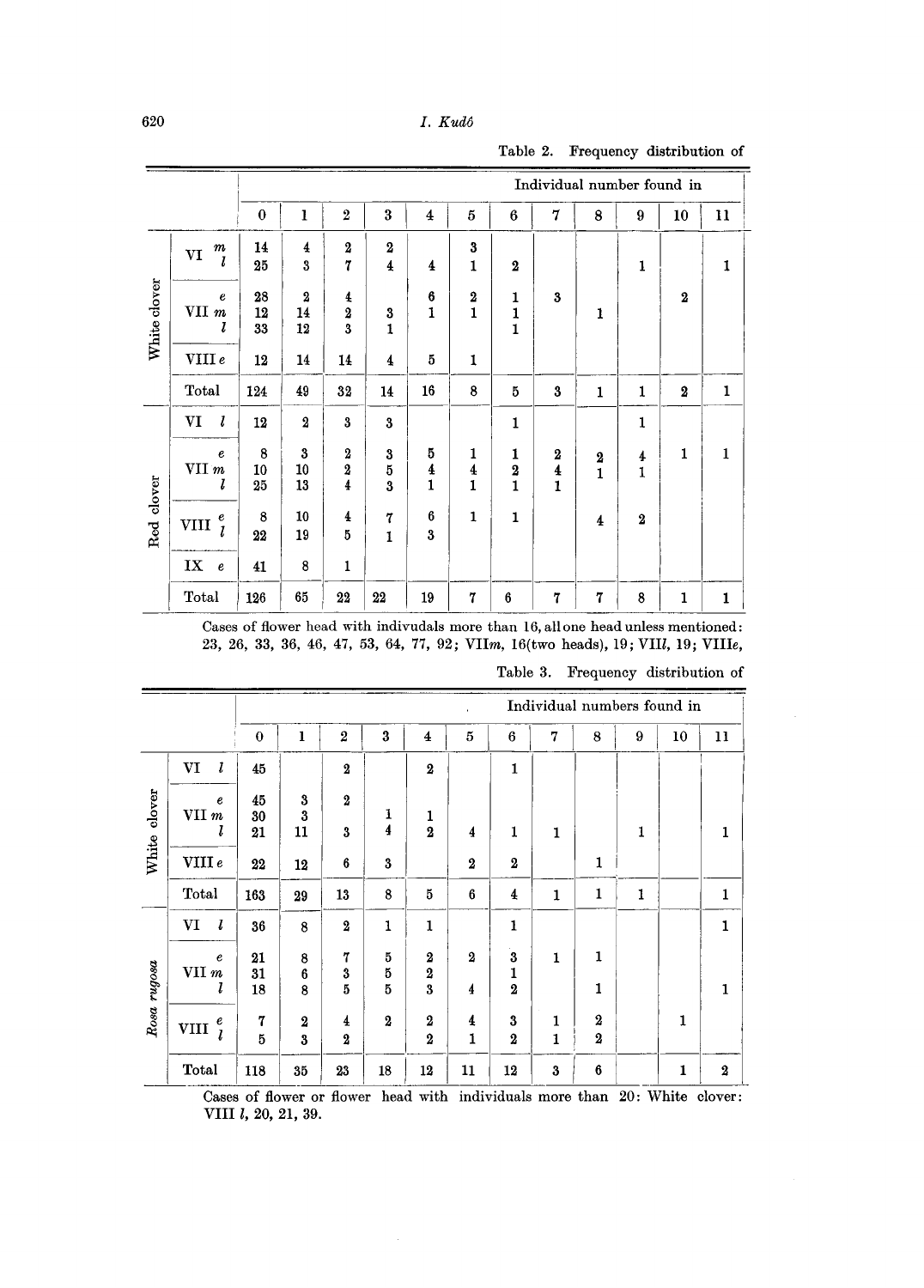|               |                  | each flower head |                         |                                          |                |                  | No. of<br>flowers | Total<br>No. of | Iδ                   |
|---------------|------------------|------------------|-------------------------|------------------------------------------|----------------|------------------|-------------------|-----------------|----------------------|
| 12            | 13               | 14               | 15                      | $16 - 20$                                | $21 - 40$      | $41 - 100$       | examined          | individuals     |                      |
|               |                  |                  |                         |                                          |                |                  | 25                | 29              | 2,34                 |
|               |                  | $\mathbf{1}$     |                         |                                          | $\mathbf{1}$   |                  | 50                | 119             | 3,69                 |
| $\mathbf{1}$  |                  |                  |                         | $\mathbf{1}$                             |                |                  | 50<br>35<br>50    | 121<br>50<br>27 | 3.08<br>2,00<br>2.99 |
|               |                  |                  |                         |                                          |                |                  | 50                | 79              | 1.07                 |
| $\mathbf 1$   |                  | 1                |                         | $\mathbf{1}$                             | $\mathbf{1}$   |                  | 260               | 425             | 3.35                 |
|               |                  |                  |                         |                                          | $\mathbf{1}$   | $\boldsymbol{2}$ | 25                | 170             | 5,68                 |
| $\frac{1}{1}$ | 1                | $\frac{1}{1}$    |                         |                                          | $\overline{5}$ | $\bf 6$          | 50                | 730             | 2,92                 |
|               |                  |                  | $\overline{\mathbf{2}}$ | $\begin{array}{c} 2 \ 3 \ 1 \end{array}$ |                |                  | 50<br>50          | 229<br>71       | 1,99<br>4.75         |
|               |                  |                  |                         |                                          |                |                  |                   |                 |                      |
| $\mathbf{1}$  | $\mathbf{1}$     |                  |                         | 3                                        | 1              |                  | 50                | 227             | 2.47                 |
|               |                  |                  |                         |                                          |                |                  | 50                | 44              | 1.37                 |
|               |                  |                  |                         |                                          |                |                  | 50                | 10              | 1.11                 |
| $\bf{3}$      | $\boldsymbol{2}$ | $\boldsymbol{2}$ | $\boldsymbol{2}$        | 9                                        | $\mathbf 7$    | 8                | 325               | 1,481           | 6,31                 |

*Haplothrips niger* in each flower

White clover: VIl, 23; VIle, 18; Red clover: VI l, 39, 42, 57, VIle, 17, 20, 21, 16, 17, 18, 19, 26.

|    | each flower (Rosa) or flower head |                  |              |    |                  | No. of           | Total | Iδ       |                     |                       |              |
|----|-----------------------------------|------------------|--------------|----|------------------|------------------|-------|----------|---------------------|-----------------------|--------------|
| 12 | 13                                | 14               | 15           | 16 | 17               | 18               | 19    | ${<}20$  | flowers<br>examined | No. of<br>Individuals |              |
|    |                                   |                  |              |    |                  |                  |       |          | 50                  | 18                    | 9.48         |
|    |                                   |                  |              |    |                  |                  |       |          | 50<br>35            | 7<br>10               | 4.76<br>7.00 |
|    |                                   |                  | 1            |    |                  |                  |       |          | 50                  | 105                   | 2.78         |
|    |                                   |                  |              |    | 1                |                  |       | 1        | 50                  | 103                   | 4,59         |
|    |                                   |                  | 1            |    | 1                |                  |       | 1        | 235                 | 243                   | 6.16         |
|    |                                   |                  |              |    |                  |                  |       |          | 50                  | 36                    | 6.43         |
|    |                                   |                  |              |    |                  |                  |       | 1        | 50<br>50            | 88<br>81              | 1,93<br>7.31 |
|    | $\frac{1}{1}$                     |                  |              | 1  |                  | 1                |       |          | 50                  | 143                   | 2,67         |
| 4  | $\boldsymbol{2}$                  | $\mathbf{1}$     |              | 3  | 1                | $\mathbf{1}$     | 1     | 9        | 50                  | 562                   | 1,93         |
| 1  |                                   | $\mathbf 1$      | $\mathbf{1}$ |    | 1                |                  |       | $\bf{3}$ | 25                  | 193                   | 2.25         |
| 5  | 4                                 | $\boldsymbol{2}$ | 1            | 4  | $\boldsymbol{2}$ | $\boldsymbol{2}$ | 1     | 13       | 275                 | 1, 103                | 3.73         |

*H aplothrips ohinensis* in each flower

VIII *e,* 23; *Rosa rugosa:* VII *m,* 27; VIII *e,* 20, 21, 22, 23, 31, 33, 39, 40, 48;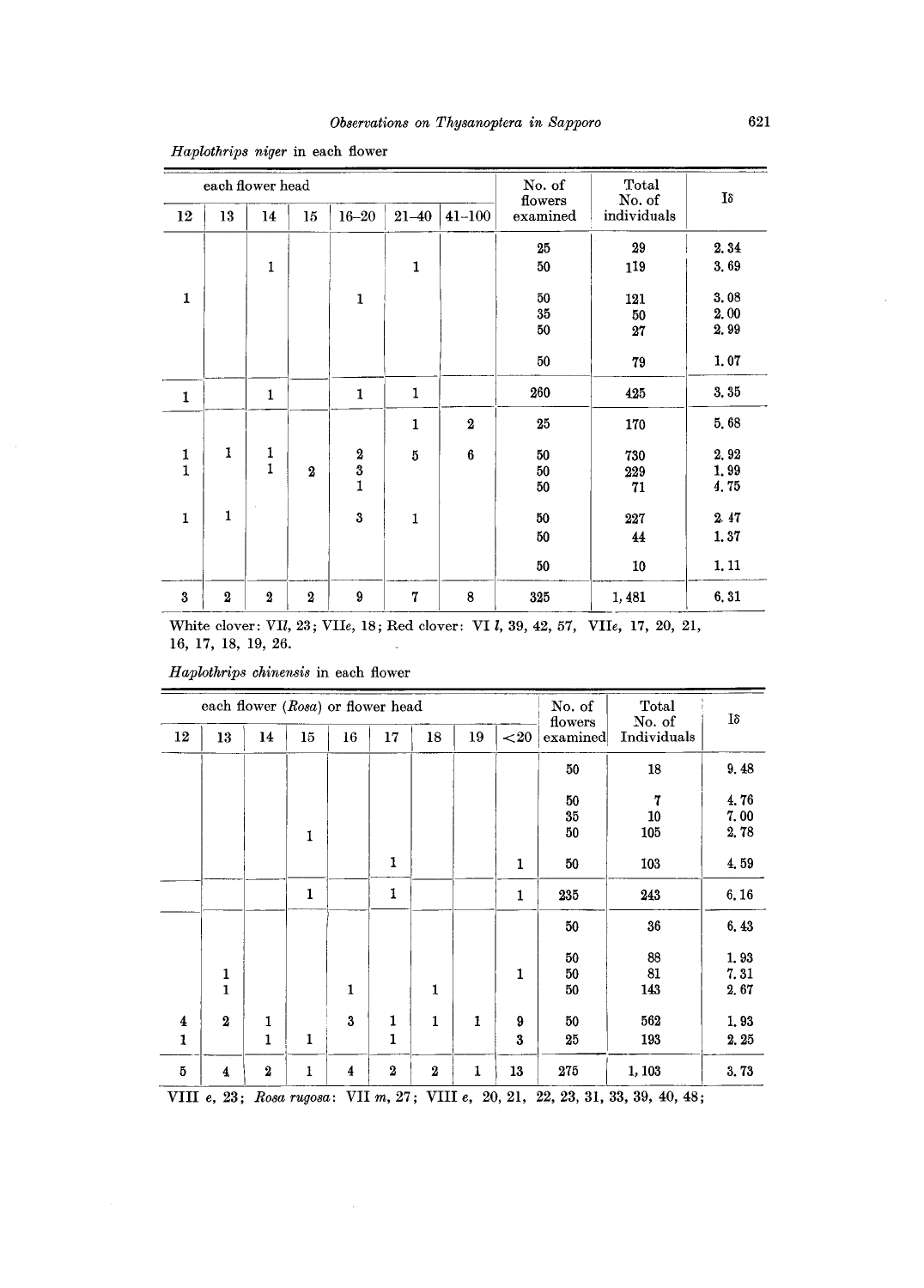622 *I. Kudo* 

$$
I\delta = n \frac{\sum\limits_{i=1}^{n} fx_i^2 - N}{N(N-1)}
$$

where *n* is the number of flowers or flower heads examined, N is  $\sum x_i$ , that is, the total of individual numbers sampled and  $f$  is the number of flowers or flower heads belonging to the appropriate size group. The index  $I_8$  gives 1,  $>1$  and  $<1$  according to whether the distribution is Poisson or clustered or spaced.

The values of  $I_8$  given in the tables show in most cases the clustered distributions. Exceptions are: Poisson: *H. niger* (white clover, early August; red clover, early September), *F. intonsa (Rosa rugosa,* early August); Spaced: *F. intonsa* (red clover, late June & early July; *R. rugosa*, early July). In general  $I_8$  becomes higher in parallel with the increase of individual numbers. The relations between males and females, as well as adults and larvae, will be discussed elsewhere.

*5. Diurnal activity:* Diurnal activity of *Haplothrips chinensis* was observed on *Rosa rugosa*, using ten flowers found within about  $3 \times 3$  m. sq. The individual numbers of thrips on flowers and on the other parts were separately counted every 2 hours strating from August 10, 1969 at 8:00 in the morning until seven o'clock the next day morning. Although the observation is still of a preliminary nature, the result given in Fig. 7 shows the following tendency.

The individuals on flowers increase in the daytime with active movements but decrease in the morning and evening. At night many individuals are resting on parts other than flowers, especially at the joints of the leaves and stalks. The activity is highest in the forenoon, and movements are very quick between 9 :00- 12 :00, with characteristic raising of their abdominal tips. Further, a mating like behaviour is often observed during these hours: When a male and a female come to face to face, the former gets on the latter and the both move their abdomens, though actual copulation was never seen. In this observation, the smaller individual, which always gets on the larger, was regarded as the male, because the sexes are not so clearly recognized as in the species of the suborder Terebrantia.

In the afternoon, this activity is less intensive than in the forenoon. The movements on petals become slow. Even though many individuals still remain on flowers, they tend to congregate in and around androecia without making any movement.

#### **Concluding Remarks**

In spite of the importance of thrips as phytophagous insects, from both the scientific and economic points of view, their biology and ecology have so far relatively been neglected in comparison with other insects. In Japan, there has not been published any work dealing with the quantitative analysis of the local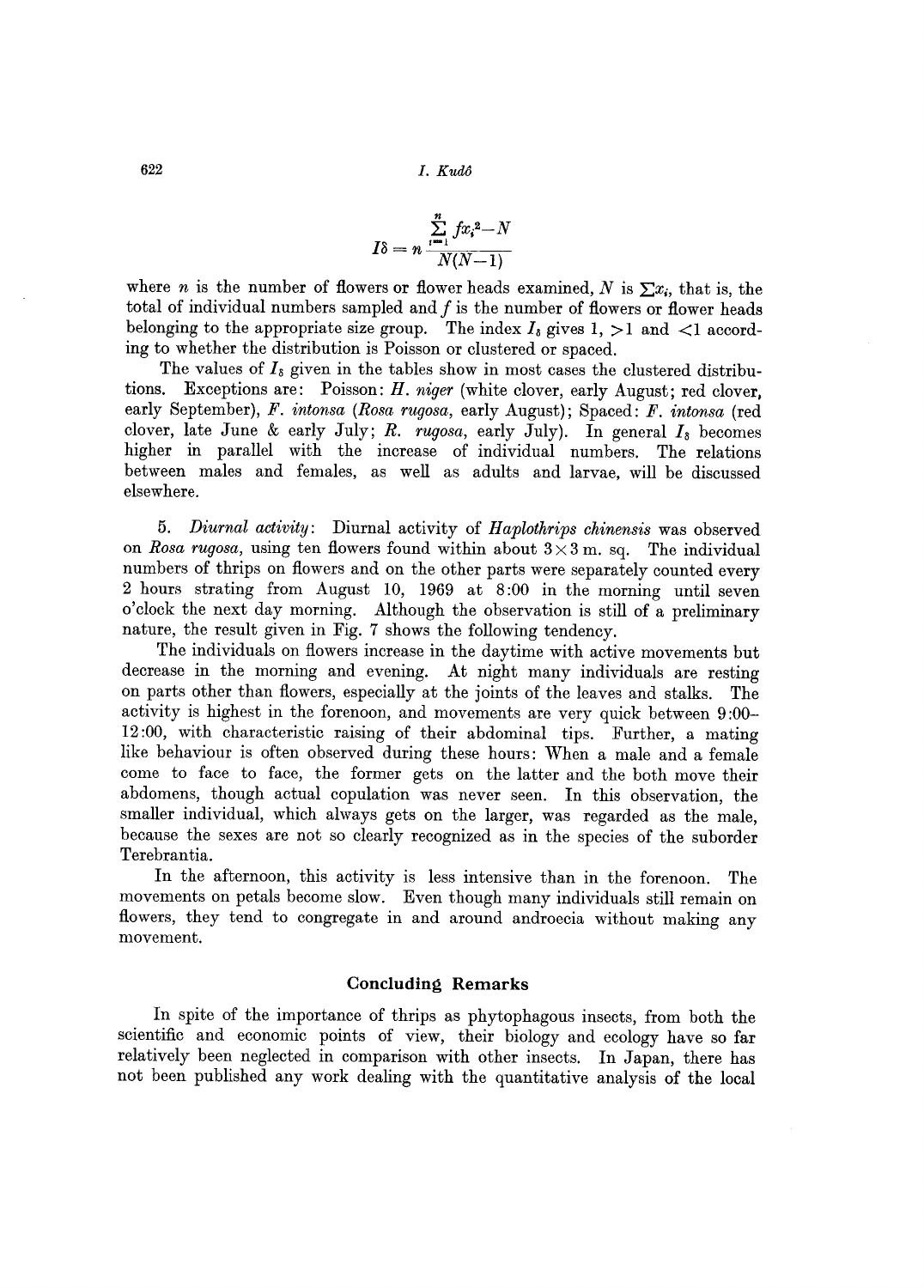|                    |                                           |                | Individual numbers found in each flower<br>or flower head |                              |                                  |                       |                  |         |                     |              |                         |              |                         | No. of<br>flowers | Total<br>No. of<br>individ- | Iδ                   |
|--------------------|-------------------------------------------|----------------|-----------------------------------------------------------|------------------------------|----------------------------------|-----------------------|------------------|---------|---------------------|--------------|-------------------------|--------------|-------------------------|-------------------|-----------------------------|----------------------|
|                    |                                           | $\bf{0}$       | ı                                                         | $\,2\,$                      | $\boldsymbol{3}$                 | 4                     | 5                | $\,6\,$ | 7                   | 8            | 9                       | 10           | >10                     | examined          | uals                        |                      |
|                    | $\pmb{e}$<br>VII m<br>l                   | 39<br>38<br>41 | 7<br>7<br>6                                               | $\boldsymbol{2}$<br>4<br>1   | $\boldsymbol{2}$<br>$\mathbf{1}$ | $\boldsymbol{2}$      |                  |         |                     |              |                         |              |                         | 50<br>50<br>50    | 17<br>18<br>16              | 2.94<br>2, 29        |
| Lathyrus maritimus | $\mathrm{vnn}_l^e$                        | 24<br>9        | 6<br>5                                                    | 6<br>3                       | 7<br>$\boldsymbol{2}$            | $\boldsymbol{2}$<br>2 | $\mathbf{3}$     | 1       | 1                   |              |                         |              | $\overline{\textbf{4}}$ | 50<br>25          | 75<br>74                    | 5.42<br>1,89<br>2,77 |
|                    | IX<br>$\boldsymbol{e}$                    | 11             | 5                                                         | $\mathbf 2$                  | 1                                | 1                     | 1                |         |                     | 1            |                         | 1            | $\boldsymbol{2}$        | 25                | 66                          | 3.14                 |
|                    | Total                                     | 162            | 36                                                        | 18                           | 13                               | 7                     | $\overline{4}$   | 1       | 1                   | $\mathbf{1}$ |                         | $\mathbf{1}$ | 6                       | 250               | 266                         | 4.05                 |
|                    | l<br>VI                                   | 20             | 5                                                         |                              |                                  |                       |                  |         |                     |              |                         |              |                         | 25                | 5                           | 0.00                 |
|                    | $\epsilon$<br>VII m<br>l                  | 45<br>43<br>22 | 5<br>$\boldsymbol{6}$<br>10                               | 1<br>11                      | 4                                | 3                     |                  |         |                     |              |                         |              |                         | 50<br>50<br>50    | 5<br>8<br>56                | 0.00<br>1.79<br>1,33 |
| Red Clover         | $\pmb{e}$<br><b>VIII</b><br>$\mathcal{I}$ | 23<br>29       | 13<br>13                                                  | 4                            | 2<br>$\mathbf{2}$                | 2<br>$\overline{2}$   | 1<br>1           | 3       | $\overline{2}$      | 1            |                         | 1            | 1                       | 50<br>50          | 79<br>54                    | 2.87<br>3.55         |
|                    | ${\bf I}{\bf X}$<br>$\pmb{e}$             | 21             | 12                                                        | 5                            | $\boldsymbol{2}$                 | 3                     | $\boldsymbol{2}$ |         | 1                   | 2            |                         |              | $\boldsymbol{2}$        | 50                | 96                          | 2.71                 |
|                    | Total                                     | 203            | 64                                                        | 21                           | 10                               | 10                    | 4                | 3       | $\boldsymbol{3}$    | $\mathbf{3}$ |                         | $\mathbf{1}$ | $\mathbf 3$             | 325               | 303                         | 4.01                 |
|                    | $\it m$<br>VII<br>l                       | 42<br>25       | $\boldsymbol{7}$<br>15                                    | 1<br>2                       | 3                                | 4                     |                  |         | 1                   |              |                         |              |                         | 50<br>50          | 9<br>51                     | 1,39<br>2, 20        |
| Vicia spp.         | $\mathrm{VIII}_l^e$                       | 6<br>10        | 13<br>11                                                  | $\bf 5$<br>6                 | 3<br>5                           | 10<br>1               | 4                | 1       | 3<br>$\overline{2}$ |              | $\overline{\mathbf{2}}$ |              | $\boldsymbol{3}$<br>5   | 50<br>40          | 178<br>120                  | 1.68<br>2,52         |
|                    | IX<br>$\pmb{e}$                           | 20             | $\overline{4}$                                            | 3                            | $\overline{2}$                   | 1                     |                  |         |                     |              |                         |              |                         | 30                | 20                          | 2.37                 |
|                    | Total                                     | 103            | 50                                                        | 17                           | 13                               | 16                    | 4                | 1       | 6                   |              | $\bf 2$                 |              | 8                       | 220               | 378                         | 3, 25                |
|                    | VI<br>l                                   | 41             | $\bf 7$                                                   | $\boldsymbol{2}$             |                                  |                       |                  |         |                     |              |                         |              |                         | 50                | 11                          | 1,82                 |
| Rosa rugosa        | $\pmb{e}$<br>VII m<br>l                   | 47<br>45<br>22 | $\boldsymbol{3}$<br>$\boldsymbol{3}$<br>14                | 1<br>$\mathbf 7$             | 1<br>3                           |                       | $\boldsymbol{2}$ |         | $\mathbf{1}$        |              |                         |              | 1                       | 50<br>50<br>50    | $\bf{3}$<br>8<br>68         | 0.00<br>7.14<br>3.25 |
|                    | $\mathrm{VIII} \,{}^{e}_{\tau}$           | 36<br>13       | 11<br>4                                                   | 3<br>$\overline{\mathbf{4}}$ | 1                                |                       | $\mathbf{1}$     |         |                     | 1            |                         |              | 1                       | 50<br>25          | 17<br>41                    | 1, 10<br>3.72        |
|                    | Total                                     | 204            | 42                                                        | 17                           | 5                                |                       | $\boldsymbol{3}$ |         | $\mathbf{1}$        | 1            |                         |              | $\overline{2}$          | 275               | 148                         | 6.82                 |

Table 4. Frequency distribution of Frankliniella intonsa in each flower

Cases of flower or flower head with individuals more than 11: Lathyrus maritimus: VIII  $l$ , 11, 12 (two heads), 14; IX  $e$ , 11, 16; Red clover: VIII  $e$ , 11: IX  $e$ , 11, 12; Vicia spp.: VIII  $e$ , 11, 15 (two heads); VIII  $l$ , 11, 12, 13, 14 (two heads); Rosa rugosa: VIII *l*, 14; VIII *l*, 13.

 $\overline{a}$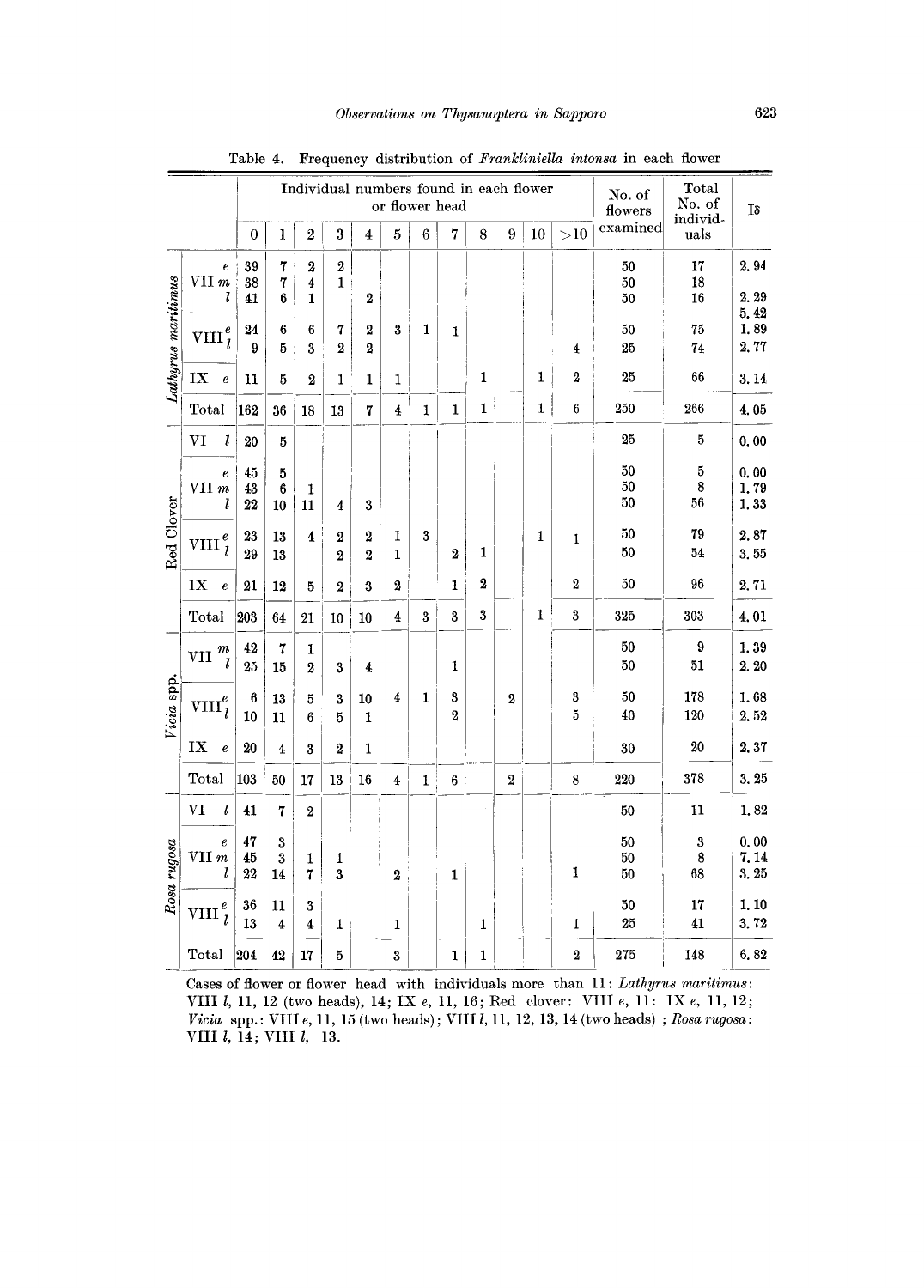## $I.$  Kudô

Table 5. Frequency distribution in

|                    |                                           | Individual numbers found in |                                       |                                                |                                    |                                               |                                                                                                |                                                     |                                         |                              |                         |                                               |                                 |  |
|--------------------|-------------------------------------------|-----------------------------|---------------------------------------|------------------------------------------------|------------------------------------|-----------------------------------------------|------------------------------------------------------------------------------------------------|-----------------------------------------------------|-----------------------------------------|------------------------------|-------------------------|-----------------------------------------------|---------------------------------|--|
|                    |                                           | $\mathbf 0$                 | $\mathbf{l}$                          | $\bf 2$                                        | $\bf{3}$                           | $\overline{\mathbf{4}}$                       | $\bf 5$                                                                                        | $\boldsymbol{6}$                                    | 7                                       | $\bf 8$                      | 9                       | 10                                            | 11                              |  |
|                    | $\pmb{e}$<br>$\overline{\mathbf{V}}$<br>m | 34<br>27                    | $\bf 8$<br>$\overline{11}$            | $\bf 5$<br>$\bf8$                              | $\bf 3$<br>$\bf 2$                 | $\mathbf 1$                                   |                                                                                                | $\pmb{1}$                                           |                                         |                              |                         |                                               |                                 |  |
| Lathyrus maritimus | VI<br>l                                   | 30                          | 11                                    | 5                                              | 1                                  | $\bf{3}$                                      |                                                                                                |                                                     |                                         |                              |                         |                                               |                                 |  |
|                    | VII e                                     | 17                          | $\bf 5$                               | 3                                              | 5                                  | $\bf{5}$                                      | 5                                                                                              | 3                                                   | 3                                       |                              | 1                       | $\bf{3}$                                      |                                 |  |
|                    | VIII l                                    | $\pmb{7}$                   |                                       | $\bf 3$                                        | $\boldsymbol{2}$                   | $\bf{3}$                                      |                                                                                                | 2                                                   |                                         | $\mathbf{1}$                 | $\overline{\mathbf{2}}$ |                                               |                                 |  |
|                    | ${\bf I}{\bf X}$<br>$\boldsymbol{e}$      | $\bf{3}$                    |                                       | $\boldsymbol{6}$                               | $\mathbf 1$                        | $\boldsymbol{2}$                              |                                                                                                |                                                     | $\mathbf{1}$                            | $\boldsymbol{2}$             | $\bf 2$                 | $\mathbf{1}$                                  |                                 |  |
|                    | Total                                     | 118                         | 35                                    | 30                                             | 14                                 | 14                                            | $\bf 5$                                                                                        | $\bf 6$                                             | $\overline{\mathbf{4}}$                 | $\bf 3$                      | 5                       | $\boldsymbol{4}$                              |                                 |  |
|                    | $\frac{m}{l}$<br>VI                       | 13<br>24                    | $\pmb{4}$<br>$\overline{\mathbf{2}}$  | $\bf 3$<br>8                                   | $\bf 2$<br>$\overline{\mathbf{4}}$ | 3                                             | $\bf{3}$<br>$\mathbf{1}$                                                                       | 2                                                   |                                         | $\mathbf{1}$                 | 1                       |                                               | $\mathbf{1}$                    |  |
| White clover       | e<br>VII $m$<br>ı                         | 28<br>10<br>12              | $\overline{2}$<br>14<br>$\mathbf{11}$ | $\bf{3}$<br>$\pmb{4}$<br>8                     | 3<br>$\overline{2}$                | $\overline{\mathbf{4}}$<br>$\mathbf{1}$<br>3  | $\overline{\mathbf{4}}$<br>$\overline{\mathbf{2}}$<br>3                                        | $\boldsymbol{2}$<br>3                               | $\bf 3$<br>$\mathbf{1}$<br>1            | $\boldsymbol{2}$             | $\overline{\mathbf{2}}$ | $\overline{\mathbf{2}}$                       |                                 |  |
|                    | VIIIe                                     | $\boldsymbol{8}$            | $\boldsymbol{6}$                      | 13                                             | $\bf 5$                            | 3                                             | $\overline{\mathbf{2}}$                                                                        | $\boldsymbol{4}$                                    | $\bf 2$                                 | $\bf 2$                      | $\mathbf 1$             | $\mathbf{1}$                                  | 1                               |  |
|                    | Total                                     | 95                          | 39                                    | 38                                             | 16                                 | 14                                            | 15                                                                                             | 11                                                  | $\overline{\bf 7}$                      | 5                            | $\boldsymbol{4}$        | $\overline{\mathbf{3}}$                       | $\pmb{2}$                       |  |
|                    | $\boldsymbol{l}$<br>$\rm{VI}$             | 10                          | 3                                     | $\bf 2$                                        | $\mathbf{1}$                       | $\overline{\mathbf{2}}$                       | $\mathbf{1}$                                                                                   | $\bf 2$                                             |                                         | $\mathbf 1$                  |                         |                                               |                                 |  |
|                    | $\pmb{e}$<br>VII $\it{m}$<br>l            | 4<br>8<br>9                 | 5<br>9<br>11                          | $\overline{\mathbf{4}}$<br>$\overline{4}$<br>3 | $\bf 2$<br>$\overline{5}$<br>3     | $\bf{6}$<br>$\overline{4}$<br>11              | $\overline{\mathbf{2}}$<br>3<br>$\bf{3}$                                                       | $\mathbf{1}$<br>3<br>3                              | 1<br>1<br>$\mathbf{1}$                  | 4<br>1                       | 5                       | ${\bf 3}$<br>$\mathbf{1}$<br>$\boldsymbol{2}$ | $\mathbf 1$                     |  |
| Red clover         | VIII $_l^e$                               | 5<br>13                     | 8<br>12                               | $\bf{3}$<br>7                                  | 5<br>4                             | 5<br>5                                        | $\pmb{4}$<br>$\bf 3$                                                                           | 1<br>$\mathbf{1}$                                   | 1                                       | $\overline{\mathbf{4}}$      | 2<br>$\boldsymbol{2}$   | $\overline{\mathbf{2}}$                       | $\boldsymbol{2}$<br>$\mathbf 1$ |  |
|                    | IX<br>$\pmb{e}$                           | 12                          | 13                                    | 6                                              | $\overline{\mathbf{r}}$            | 5                                             | $\overline{\mathbf{2}}$                                                                        |                                                     |                                         | $\overline{\mathbf{2}}$      |                         |                                               | $\mathbf{I}$                    |  |
|                    | Total                                     | $\bf{61}$                   | 61                                    | $\bf 29$                                       | $\bf 27$                           | 38                                            | 18                                                                                             | 11                                                  | 4                                       | $\bf 11$                     | ${\bf 10}$              | 8                                             | $\bf 5$                         |  |
|                    | $\pmb{l}$<br>VI                           | 32                          | 8                                     | $\bf{3}$                                       | $\bf 4$                            |                                               | $\mathbf{1}% _{T}\left  \mathbf{1}\right\rangle =\mathbf{1}_{T}\left  \mathbf{1}\right\rangle$ | $\mathbf{1}$                                        |                                         |                              |                         |                                               |                                 |  |
| Rosa rugosa        | $\pmb{e}$<br>VII m<br>l                   | 18<br>23<br>$\bf8$          | 11<br>13<br>8                         | $\bf 5$<br>$\boldsymbol{2}$<br>8               | 4<br>2<br>4                        | $\bf 2$<br>$\bf 6$<br>$\overline{\mathbf{4}}$ | $\overline{\mathbf{4}}$<br>1<br>3                                                              | $\bf{3}$<br>$\mathbf{1}$<br>$\overline{\mathbf{4}}$ | $\boldsymbol{2}$<br>1                   | 1<br>$\bf 2$                 | 1                       | $\bf{2}$                                      |                                 |  |
|                    | VIII $\frac{e}{l}$                        | $\bf{3}$<br>$\bf 5$         | $\bf 5$                               | $\overline{\mathbf{2}}$<br>$\bf 2$             | 5<br>1                             | $\overline{\mathbf{2}}$<br>$\mathbf 1$        | $\boldsymbol{2}$<br>$\bf 2$                                                                    | $\bf{2}$<br>$\boldsymbol{2}$                        | $\overline{\textbf{4}}$<br>$\mathbf{1}$ | 1<br>$\overline{\mathbf{2}}$ | 1<br>$\mathbf{1}$       | $\mathbf{1}$                                  |                                 |  |
|                    | Total                                     | 89                          | 45                                    | $\bf{22}$                                      | $20\,$                             | ${\bf 15}$                                    | 13                                                                                             | 13                                                  | 8                                       | 6                            | $\boldsymbol{3}$        | $\bf 3$                                       |                                 |  |

Cases of flower or flower head with individuals more than 31, all one flower or 16 (two heads), 18, 19; White clover: VII, 15, 23; VIIe, 18; VIe, 18; VIII, 16(two 36, 37, 46, 49, 53, 65, 77, 92; VIIm, 15 & 16 (two heads), 19; VIII, 15, 24; VIIIe, 17, 17(three flowers), 18, 19, 21 (two flowers), 22, 23, 32, 34, 40, 41, 51; VIIII, 15, 20, 22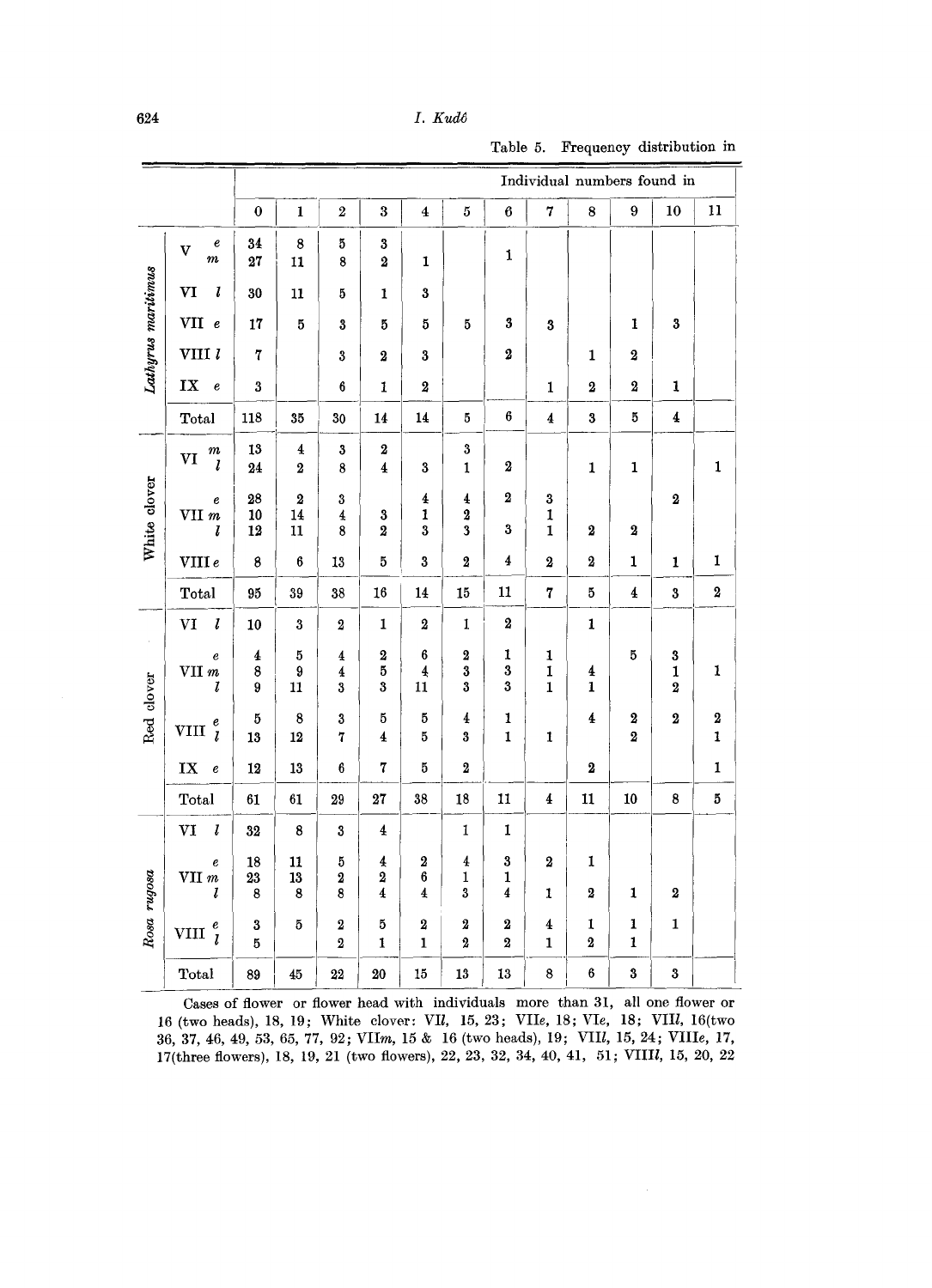|              | each flower or flower head |                         |                  |                                                  |                  | No. of<br>flowers | Total<br>No. of | $I\delta$ |
|--------------|----------------------------|-------------------------|------------------|--------------------------------------------------|------------------|-------------------|-----------------|-----------|
| $12\,$       | ${\bf 13}$                 | 14                      |                  | $15 - 20$ 21-30 > 30                             |                  | examined          | individuals     |           |
|              |                            |                         |                  |                                                  |                  | 50                | $\bf 27$        | 1.99      |
|              |                            |                         |                  |                                                  |                  | $50\,$            | 43              | 1.94      |
|              |                            |                         |                  |                                                  |                  | $50\,$            | 36              | 2.06      |
|              |                            |                         |                  |                                                  |                  | 50                | 149             | 1.71      |
|              |                            | $\mathbf{1}$            | $\boldsymbol{2}$ | $\mathbf{1}$                                     | $\mathbf 1$      | 25                | 169             | 2.21      |
| 1            | 1                          |                         | 5                |                                                  |                  | $\bf 25$          | 183             | 1,53      |
| $\mathbf 1$  | $\mathbf 1$                | $\mathbf 1$             | $\pmb{7}$        | $\mathbf{1}% _{T}\left  \mathbf{1}\right\rangle$ | $\mathbf 1$      | 250               | 607             | 3.94      |
|              |                            |                         |                  |                                                  |                  | 25                | 31              | 2.10      |
|              |                            | $\mathbf{1}$            | 1                | $\mathbf{1}$                                     |                  | $50\,$            | 139             | 3.37      |
|              | 1                          |                         | 1                |                                                  |                  | 50                | 128             | 2.96      |
| 1            |                            |                         |                  |                                                  |                  |                   | $\bf 72$        | 1.64      |
|              | $\mathbf{1}$               |                         | $\boldsymbol{2}$ |                                                  |                  | 50                | 50              | 1.67      |
|              |                            |                         | 1                | $\mathbf{1}$                                     |                  | 50                | 196             | 2.23      |
| $\mathbf 1$  | $\bf 2$                    | $\mathbf{1}$            | 5                | $\bf 2$                                          |                  | 260               | 722             | 2.71      |
|              |                            |                         |                  |                                                  | $\bf{3}$         | 25                | 185             | 5.01      |
| $\mathbf 1$  |                            | $\boldsymbol{2}$        | $\bf 2$          | 4                                                | $\bf 8$          | 50                | 766             | 2.75      |
| $\mathbf{1}$ |                            | $\mathbf 1$             | 5                |                                                  |                  | 50                | 248             | 1,84      |
|              |                            | $\mathbf{I}$            | 1                | 1                                                |                  | 50                | 191             | 1.42      |
| $\pmb{2}$    |                            | $\bf 2$                 | $\boldsymbol{3}$ | $\mathbf{1}$                                     | 1                | 50                | 342             | 2.11      |
|              |                            |                         | $\mathbf 1$      |                                                  |                  | $50\,$            | 130             | 2.07      |
|              | 1                          | 1                       |                  |                                                  |                  | 50                | 130             | 2.13      |
| 4            | $\mathbf 1$                | 7                       | 12               | $\bf 6$                                          | 12               | 325               | 1,992           | 3,93      |
| $\mathbf{1}$ |                            |                         |                  |                                                  |                  | 50                | 49              | 4,51      |
|              |                            |                         |                  |                                                  |                  | 50                | 101             | 1.82      |
|              | $\mathbf 1$                |                         |                  |                                                  | $\mathbf{1}$     | 50                | 104             | 6,30      |
|              | $\mathbf{1}$               |                         | $\boldsymbol{3}$ |                                                  | $\mathbf{1}$     | 50                | 238             | 2.33      |
| $\bf 2$      | 3                          | 1                       | 7                | $\overline{\textbf{4}}$                          | 5                | $50\,$            | 590             | 1,89      |
| 1            |                            | $\mathbf 1$             | $\boldsymbol{2}$ | 3                                                | $\mathbf 1$      | ${\bf 25}$        | 233             | 1.98      |
| $\pmb{4}$    | 5                          | $\overline{\mathbf{2}}$ | $12\,$           | $\overline{7}$                                   | $\boldsymbol{8}$ | 275               | 1,315           | 2,09      |

each flower (all species combined)

head unless mentioned: *Lathyru8 maritimus:* VIlIl, 17 (two heads) 22, 37; IXe, 15, heads) VIII<sub>e</sub>, 20, 29; Red clover: VII, 42, 57; VII<sub>e</sub>, 15, 18, 22, 23 (two heads), 29, 18,19,29,40; VIlIl, 15; *Rosa rugosa:* VIlm, 33; VIlIl, 15, 17, 31; VIlle, 15,16, (three flowers), 41.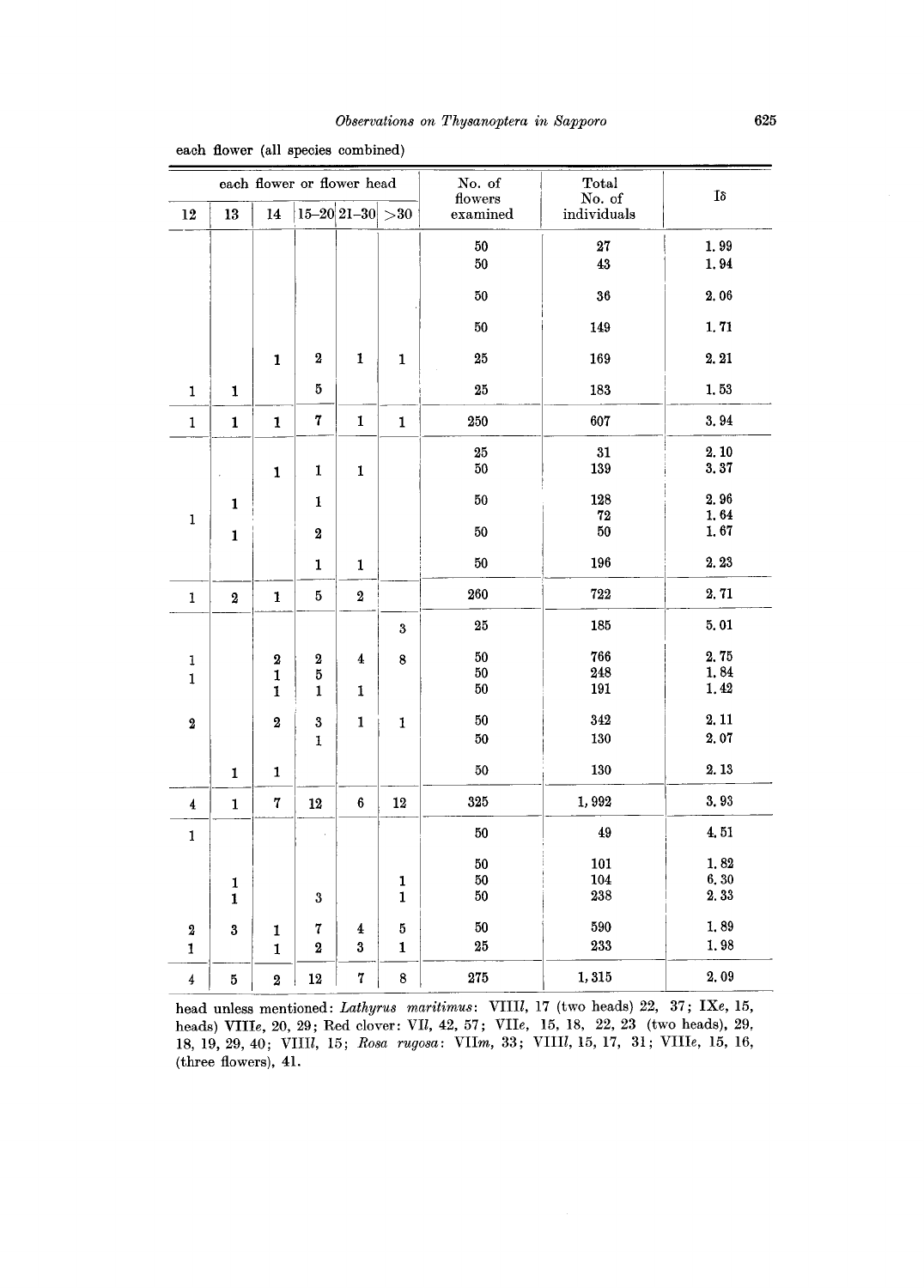626 1. *Kud8* 

thrips assemblage in relation to food plants. The present study is the first outcome of an attempt to fulfill this lack of information, and the relative abundance, phenology and flower preference in two localities in and near Sapporo, Hokkaido, Northern Japan, were presented. As mentioned in the taxonomic study published previously (Kudo, 1970), a greater number of species is expected from the area concerned, and from Hokkaido in general. Nevertheless, the present study shows the presence of a more or less definite structure and phenology of the thrips assemblage, with a limited number of dominant species, such as *Ohirothrips manicatus, Frankliniella intonsa, Haplothrips niger* and *H. chinensis,* each with characteristic flower preference, either wide as in *F. intonsa,* or narrow and specialized to legumes as in *H. niger* and *Taeniothrips* ref. *distalis.* To give a precise picture of the local thrips assemblage, further accumulation of various data is necessary. The present study may be regarded as a basis for such studies in the future.



Fig. 7. Diurnal activity of *Haplothrips chinensis* on *Rosa rugosa* observed on lO-Ilth August, shown with individual numbers on flower (A) and on the part except flower (B). C. Air temperature. D. Wind class *(ef.* Fig. 1). E. General weather condition *(ef.* Fig. 1).

#### **Summary**

Relative abundance, phenology and flower preference of thrips were studied, based upon the periodical sampling on flower made at Bannaguro in Ishikari and partly at the campus of the Hokkaido University, with the following results.

1) Out of a total of 5,473 individuals belonging to 11 species sampled, the most predominant species are *Haplothrips niger* and *H. chinensis* (both 35% of total individuals) followed by *Frankliniella intonsa.* These dominant species occupy 93% of the total individuals.

2) The active period of adult thrips in the area is from late April to late October. The thrip season in the area is devided into two distinct phases, the